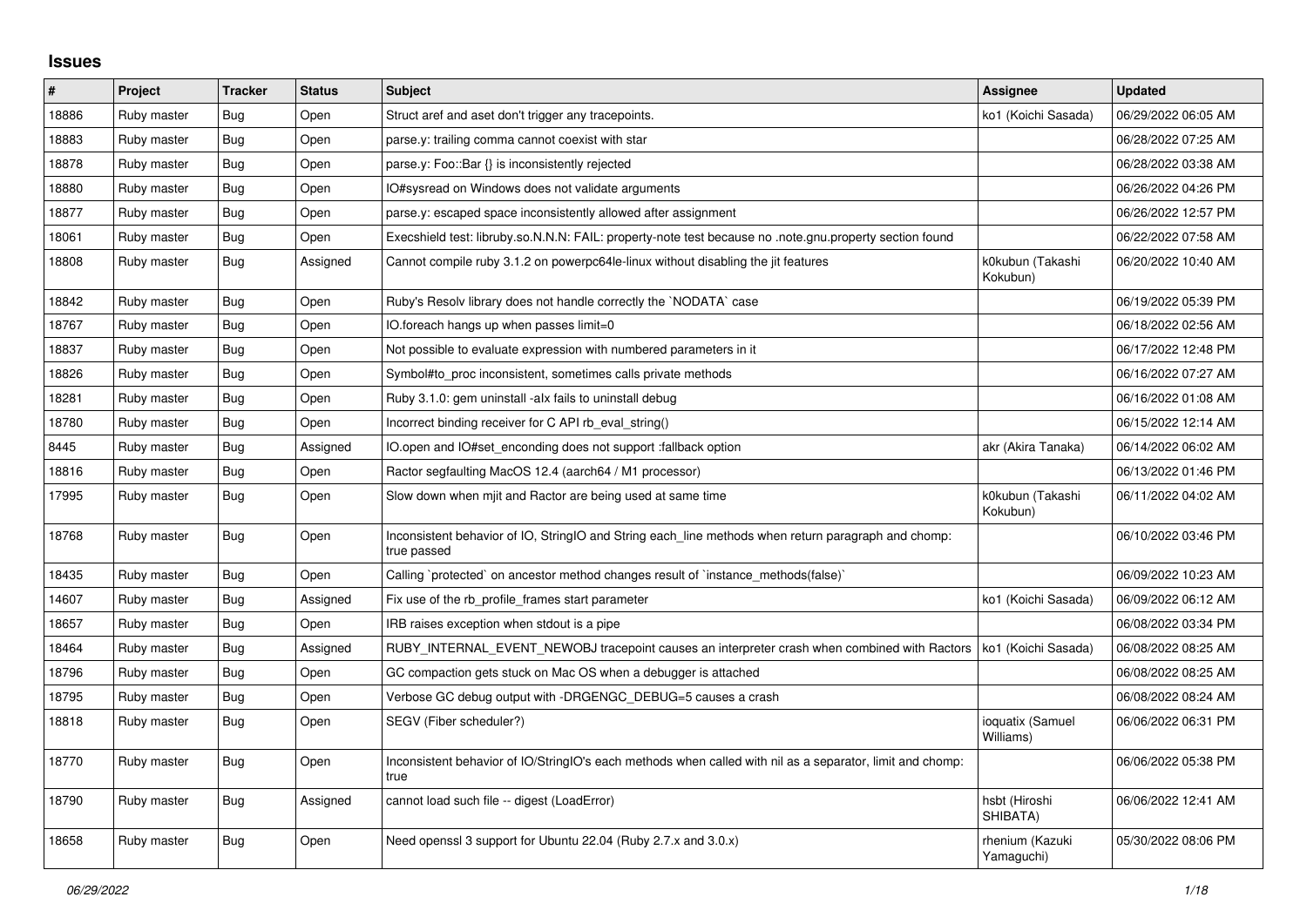| #     | Project     | <b>Tracker</b> | <b>Status</b> | Subject                                                                                  | <b>Assignee</b>               | <b>Updated</b>      |
|-------|-------------|----------------|---------------|------------------------------------------------------------------------------------------|-------------------------------|---------------------|
| 18810 | Ruby master | <b>Bug</b>     | Open          | Make `Kernel#p` interruptable.                                                           | ioquatix (Samuel<br>Williams) | 05/30/2022 12:44 AM |
| 18608 | Ruby master | Bug            | Open          | `require': cannot load such file -- ripper (LoadError) after `make distclean`            |                               | 05/27/2022 04:10 AM |
| 18444 | Ruby master | Bug            | Open          | Trapped TSTP causes a locking deadlock in 3.0.3 onward                                   |                               | 05/26/2022 10:29 PM |
| 18286 | Ruby master | <b>Bug</b>     | Open          | Universal arm64/x86_84 binary built on an x86_64 machine segfaults/is killed on arm64    |                               | 05/26/2022 09:45 PM |
| 18678 | Ruby master | <b>Bug</b>     | Open          | Crash on Mac - vm call0 cfunc with frame                                                 |                               | 05/26/2022 05:40 PM |
| 18805 | Ruby master | Bug            | Open          | IO::Buffer is inconsistent when returning a string from an empty buffer                  |                               | 05/25/2022 12:45 PM |
| 18804 | Ruby master | Bug            | Open          | Invalid line number for putnil instruction                                               |                               | 05/25/2022 09:22 AM |
| 18799 | Ruby master | Bug            | Open          | Refinement#import_methods vs attr_reader                                                 |                               | 05/25/2022 06:50 AM |
| 18797 | Ruby master | <b>Bug</b>     | Open          | Third argument to Regexp.new is a bit broken                                             |                               | 05/23/2022 10:11 AM |
| 16829 | Ruby master | <b>Bug</b>     | Open          | Exceptions raised from within an enumerated method lose part of their stacktrace         |                               | 05/20/2022 07:25 PM |
| 18794 | Ruby master | <b>Bug</b>     | Open          | Windows ucrt - intermittent SEGV TestObjSpace#test_reachable_objects_during_iteration    |                               | 05/20/2022 05:19 PM |
| 17996 | Ruby master | Bug            | Open          | Cygwin: thread + pipe behavior since Ruby 2.6                                            | cruby-cygwin                  | 05/19/2022 08:20 AM |
| 17882 | Ruby master | Bug            | Assigned      | bootstraptest/test_ractor.rb:224 segfaults on Cygwin                                     | cruby-cygwin                  | 05/19/2022 08:20 AM |
| 15334 | Ruby master | <b>Bug</b>     | Open          | child_info_fork::abort: address space needed by 'emoji_iso2022_kddi.so' on cygwin        | cruby-cygwin                  | 05/19/2022 08:20 AM |
| 15097 | Ruby master | Bug            | Open          | Gem install fails on Ruby 2.5.1 with Cygwin (get_dns_server_list undefined)              | cruby-cygwin                  | 05/19/2022 08:20 AM |
| 13999 | Ruby master | <b>Bug</b>     | Assigned      | Cygwin OOO ripper_state_lex.rb 0000000                                                   | cruby-cygwin                  | 05/19/2022 08:20 AM |
| 12506 | Ruby master | <b>Bug</b>     | Assigned      | On cygwin, Feature #5994 does not work                                                   | cruby-cygwin                  | 05/19/2022 08:20 AM |
| 12445 | Ruby master | Bug            | Assigned      | Testing TestIO#test_open_fifo_does_not_block_other_threads results in deadlock on cygwin | cruby-cygwin                  | 05/19/2022 08:20 AM |
| 12444 | Ruby master | <b>Bug</b>     | Assigned      | Segmentation fault when running TestException#test_machine_stackoverflow on cygwin       | cruby-cygwin                  | 05/19/2022 08:20 AM |
| 12442 | Ruby master | Bug            | Assigned      | TestArgf#test_textmode fails on cygwin                                                   | cruby-cygwin                  | 05/19/2022 08:20 AM |
| 11840 | Ruby master | <b>Bug</b>     | Open          | Error with "make check" on Cygwin                                                        | cruby-cygwin                  | 05/19/2022 08:20 AM |
| 9409  | Ruby master | <b>Bug</b>     | Open          | Cygwin I "filesystem" I encoding IIIIIIIIIIIII                                           | cruby-cygwin                  | 05/19/2022 08:20 AM |
| 18783 | Ruby master | <b>Bug</b>     | Open          | OptionParser should recognize "-" as an optional argument                                |                               | 05/19/2022 12:15 AM |
| 18782 | Ruby master | Bug            | Open          | Race conditions in autoload when loading the same feature with multiple threads.         |                               | 05/18/2022 09:22 PM |
| 18751 | Ruby master | <b>Bug</b>     | Open          | Regression on master for Method#== when comparing public with private method             |                               | 05/18/2022 01:27 AM |
| 18789 | Ruby master | <b>Bug</b>     | Open          | make test-bundled-gems failed after make install                                         |                               | 05/18/2022 01:01 AM |
| 18784 | Ruby master | <b>Bug</b>     | Open          | FileUtils.rm_f` and `FileUtils.rm_rf` should not mask exceptions                         |                               | 05/16/2022 09:04 AM |
| 18763 | Ruby master | <b>Bug</b>     | Open          | The configure option "--with-openssl-dir" has lower precedence than pkg-config           |                               | 05/11/2022 11:39 AM |
| 18764 | Ruby master | Bug            | Open          | Build Error when Using msys2-mingw64 and Ruby 3.2                                        |                               | 05/10/2022 06:48 AM |
| 18760 | Ruby master | <b>Bug</b>     | Open          | Ractors vs "skynet" microbenchmark                                                       |                               | 05/02/2022 11:36 PM |
| 18758 | Ruby master | <b>Bug</b>     | Open          | Ruby fails to build on M1 Mac when x86 Homebrew is installed                             |                               | 04/28/2022 03:19 PM |
| 18759 | Ruby master | <b>Bug</b>     | Open          | snapshot-ruby_2_7: test failure on macos-12                                              |                               | 04/28/2022 12:18 AM |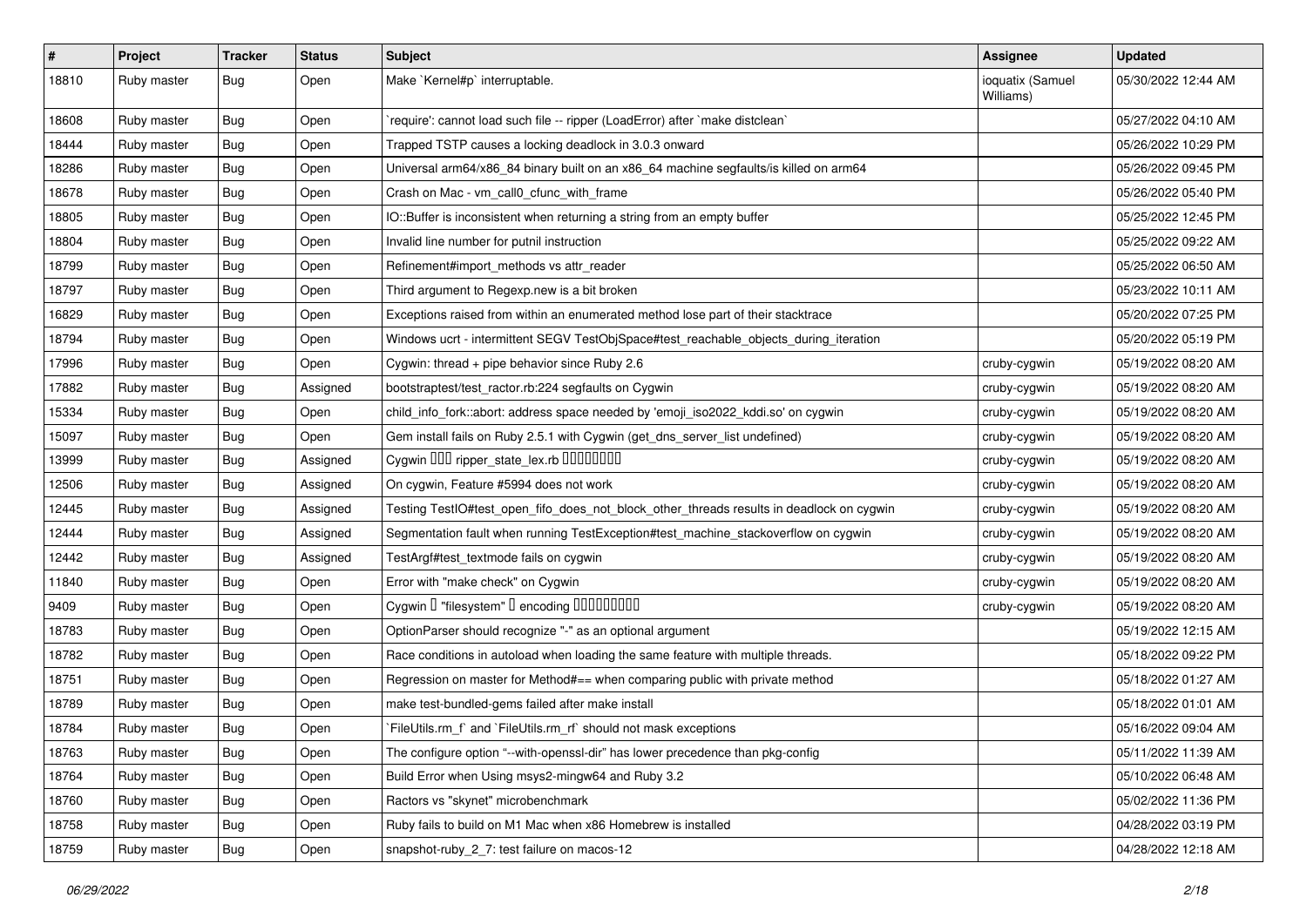| $\vert$ # | Project     | <b>Tracker</b> | <b>Status</b> | Subject                                                                                                             | <b>Assignee</b>             | <b>Updated</b>      |
|-----------|-------------|----------------|---------------|---------------------------------------------------------------------------------------------------------------------|-----------------------------|---------------------|
| 18740     | Ruby master | Bug            | Open          | Use of rightward assignment changes line number needed for line-targeted TracePoint                                 |                             | 04/27/2022 09:56 AM |
| 18133     | Ruby master | Bug            | Assigned      | LTO: TestGCCompact#test_ast_compacts segfaults on i686                                                              |                             | 04/23/2022 04:19 PM |
| 18731     | Ruby master | Bug            | Open          | Parallel test-all sometimes does not run at all some tests                                                          |                             | 04/23/2022 12:58 PM |
| 18737     | Ruby master | <b>Bug</b>     | Open          | Windows 'require' is case independent                                                                               |                             | 04/22/2022 06:18 PM |
| 18622     | Ruby master | Bug            | Open          | const_get still looks in Object, while lexical constant lookup no longer does                                       |                             | 04/22/2022 11:26 AM |
| 18567     | Ruby master | Bug            | Open          | Depending on default gems in stdlib gems when not needed considered harmful                                         | hsbt (Hiroshi<br>SHIBATA)   | 04/21/2022 04:45 PM |
| 18677     | Ruby master | Bug            | Assigned      | BigDecimal#power (**) returns FloatDomainError when passing an infinite parameter                                   | mrkn (Kenta Murata)         | 04/20/2022 02:04 AM |
| 18743     | Ruby master | Bug            | Open          | Enumerator#next / peek re-use each others stacktraces                                                               |                             | 04/19/2022 02:42 PM |
| 18738     | Ruby master | Bug            | Open          | IRB can't recognize heredoc after words                                                                             |                             | 04/18/2022 12:00 AM |
| 18727     | Ruby master | Bug            | Assigned      | Make failed on x86_64-cygwin (LoadError)                                                                            | peterzhu2118 (Peter<br>Zhu) | 04/16/2022 05:15 AM |
| 18733     | Ruby master | Bug            | Open          | Ruby GC problems cause performance issue with Ractor                                                                |                             | 04/15/2022 09:13 AM |
| 18686     | Ruby master | Bug            | Open          | Regexp supporting unexpected age properties in Ruby < 3.2                                                           |                             | 04/08/2022 06:52 PM |
| 18455     | Ruby master | <b>Bug</b>     | Open          | IO#close` has poor performance and difficult to understand semantics.                                               |                             | 04/04/2022 02:02 AM |
| 18674     | Ruby master | Bug            | Open          | Build failure `make up` with WSL2                                                                                   |                             | 04/01/2022 08:51 AM |
| 18605     | Ruby master | Bug            | Open          | Fails to run on (newer) 32bit Windows with ucrt                                                                     |                             | 04/01/2022 07:52 AM |
| 18247     | Ruby master | <b>Bug</b>     | Open          | weird results for `Array#slice` or `Array#[]` with argument of type `Enumerator::ArithmeticSequence`                |                             | 03/30/2022 11:05 PM |
| 18396     | Ruby master | Bug            | Open          | An unexpected "hash value omission" syntax error when without parentheses call expr follows                         |                             | 03/29/2022 09:58 PM |
| 18666     | Ruby master | Bug            | Open          | No rule to make target 'yaml/yaml.h', needed by 'api.o'                                                             | hsbt (Hiroshi<br>SHIBATA)   | 03/29/2022 11:17 AM |
| 18661     | Ruby master | Bug            | Open          | Net::HTTP behavior changed between 2.6 and 3.1 on windows.                                                          |                             | 03/25/2022 01:57 PM |
| 18553     | Ruby master | Bug            | Open          | Memory leak on compiling method call with kwargs                                                                    | ko1 (Koichi Sasada)         | 03/23/2022 09:34 PM |
| 18651     | Ruby master | Bug            | Open          | oob access in CP51932 -> CP50220 transcoder                                                                         | akr (Akira Tanaka)          | 03/23/2022 01:17 PM |
| 17196     | Ruby master | <b>Bug</b>     | Assigned      | Segmentation Fault with Socket#close in Ractors                                                                     | ko1 (Koichi Sasada)         | 03/20/2022 01:52 PM |
| 18614     | Ruby master | Bug            | Open          | Error (busy loop) in<br>TestGemCommandsSetupCommand#test_destdir_flag_does_not_try_to_write_to_the_default_gem_home | hsbt (Hiroshi<br>SHIBATA)   | 03/17/2022 01:03 AM |
| 18623     | Ruby master | Bug            | Open          | `make runnable` does not work                                                                                       | nobu (Nobuyoshi<br>Nakada)  | 03/16/2022 01:28 AM |
| 18580     | Ruby master | Bug            | Open          | Range#include? inconsistency for beginless String ranges                                                            |                             | 03/09/2022 10:22 PM |
| 18616     | Ruby master | <b>Bug</b>     | Open          | Error with clang(1) on MacOS due to __declspec()                                                                    |                             | 03/09/2022 10:50 AM |
| 18476     | Ruby master | <b>Bug</b>     | Open          | Call to require stuck forever after receiving EAGAIN on writev when running with zeus                               |                             | 02/28/2022 02:55 PM |
| 18169     | Ruby master | <b>Bug</b>     | Assigned      | Local copies of gemified libraries are being released out of sync with their gems                                   | hsbt (Hiroshi<br>SHIBATA)   | 02/25/2022 05:40 PM |
| 18601     | Ruby master | <b>Bug</b>     | Open          | Invalid byte sequences in Big5 encodings                                                                            | duerst (Martin Dürst)       | 02/23/2022 07:59 AM |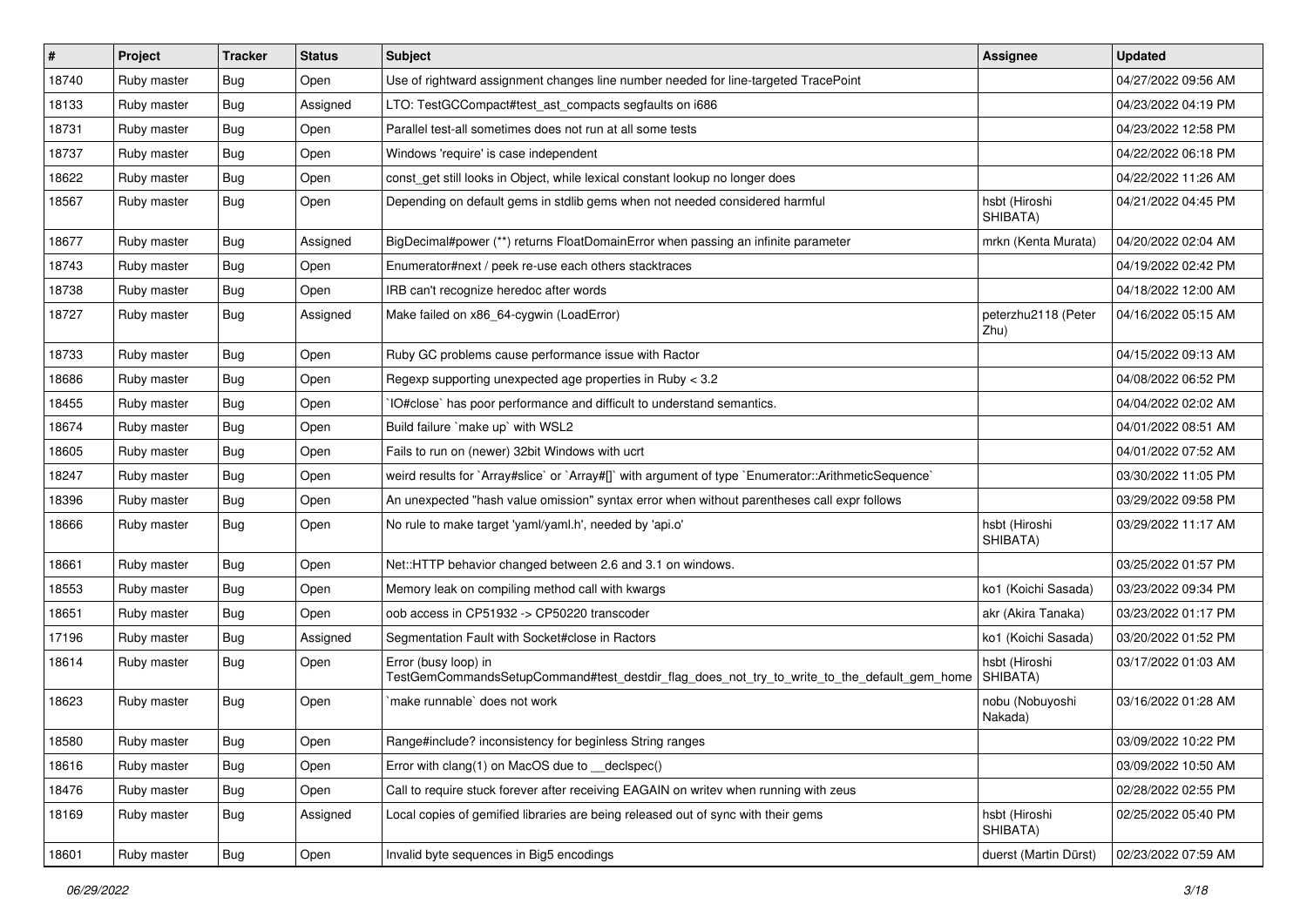| $\vert$ # | Project     | <b>Tracker</b> | <b>Status</b> | Subject                                                                                                                                                             | <b>Assignee</b>              | <b>Updated</b>      |
|-----------|-------------|----------------|---------------|---------------------------------------------------------------------------------------------------------------------------------------------------------------------|------------------------------|---------------------|
| 18257     | Ruby master | Bug            | Open          | rb_mRubyVMFrozenCore is broken by GC run                                                                                                                            |                              | 02/10/2022 12:36 PM |
| 18572     | Ruby master | <b>Bug</b>     | Assigned      | Performance regression when invoking refined methods                                                                                                                | ko1 (Koichi Sasada)          | 02/10/2022 12:48 AM |
| 17263     | Ruby master | Bug            | Open          | Fiber context switch degrades with number of fibers, limit on number of fibers                                                                                      |                              | 01/31/2022 02:47 PM |
| 11064     | Ruby master | <b>Bug</b>     | Open          | #singleton_methods for objects with special singleton_class returns an empty array                                                                                  |                              | 01/31/2022 05:02 AM |
| 18518     | Ruby master | <b>Bug</b>     | Open          | NoMemoryError + [FATAL] failed to allocate memory for twice 1 << large                                                                                              |                              | 01/28/2022 01:40 PM |
| 18507     | Ruby master | <b>Bug</b>     | Open          | Incorrect target os detection in configure script                                                                                                                   |                              | 01/25/2022 08:57 AM |
| 18510     | Ruby master | <b>Bug</b>     | Open          | Unexpected waiting for console when starting ruby on windows                                                                                                        |                              | 01/23/2022 02:53 PM |
| 18506     | Ruby master | Bug            | Open          | make and make install rebuild items every time unnecessarily - sometimes causing races in parallel installs                                                         |                              | 01/21/2022 01:46 PM |
| 18429     | Ruby master | <b>Bug</b>     | Open          | Configure ruby-3.0.3 on Solaris 10 Unknown keyword 'URL' in './ruby.tmp.pc'                                                                                         |                              | 01/18/2022 09:15 PM |
| 18492     | Ruby master | <b>Bug</b>     | Open          | `rb_rescue2` inside `rb_protect` segfaults on Windows                                                                                                               |                              | 01/14/2022 03:17 PM |
| 18472     | Ruby master | Bug            | Open          | rb w32 map errno is not found on Ruby-3.1.0                                                                                                                         |                              | 01/13/2022 09:59 AM |
| 18473     | Ruby master | <b>Bug</b>     | Open          | Raw data in Socket::Option#inspect on Amazon Linux 2                                                                                                                |                              | 01/11/2022 02:13 PM |
| 18277     | Ruby master | <b>Bug</b>     | Open          | buffer error (Zlib::BufError) in Zlib::Deflate#deflate when using MJIT                                                                                              | k0kubun (Takashi<br>Kokubun) | 01/05/2022 03:04 PM |
| 18454     | Ruby master | <b>Bug</b>     | Open          | YJIT slowing down key Discourse benchmarks                                                                                                                          |                              | 01/04/2022 08:45 AM |
| 18457     | Ruby master | Bug            | Open          | ruby 2.7.5 fiddle/types.rb use uint32_t but fiddle/cparser.rb lacks uint32_t                                                                                        |                              | 01/03/2022 01:00 PM |
| 18132     | Ruby master | <b>Bug</b>     | Open          | TODO: fix ccan/list thread safety                                                                                                                                   |                              | 01/02/2022 08:22 AM |
| 18456     | Ruby master | <b>Bug</b>     | Open          | rdoc non-determinism: module includes can be added once or twice to generated .ri                                                                                   |                              | 01/01/2022 11:16 PM |
| 18380     | Ruby master | <b>Bug</b>     | Open          | TestAddressResolve#test_socket_getnameinfo_domain_blocking test failures                                                                                            |                              | 12/21/2021 04:22 PM |
| 18413     | Ruby master | <b>Bug</b>     | Open          | Segfault in `ripper/lexer.rb`                                                                                                                                       |                              | 12/17/2021 04:49 PM |
| 18412     | Ruby master | <b>Bug</b>     | Open          | Segfault in test ractor.rb                                                                                                                                          |                              | 12/17/2021 04:23 AM |
| 17826     | Ruby master | <b>Bug</b>     | Assigned      | Ractor#take hangs if used in multiple Threads                                                                                                                       | ko1 (Koichi Sasada)          | 12/15/2021 01:30 PM |
| 18381     | Ruby master | <b>Bug</b>     | Assigned      | Default vs Bundled gems                                                                                                                                             | hsbt (Hiroshi<br>SHIBATA)    | 12/15/2021 11:09 AM |
| 18024     | Ruby master | <b>Bug</b>     | Assigned      | Ractor crashes when connections are closed in multiple Ractors                                                                                                      | ko1 (Koichi Sasada)          | 12/14/2021 04:41 PM |
| 17799     | Ruby master | <b>Bug</b>     | Open          | Seg fault in rb_class_clear_method_cache                                                                                                                            |                              | 12/09/2021 05:39 AM |
| 16920     | Ruby master | <b>Bug</b>     | Open          | TestThread#test_signal_at_join fails on aarch64                                                                                                                     |                              | 12/07/2021 02:17 PM |
| 18393     | Ruby master | Bug            | Open          | TestReadline#test_interrupt_in_other_thread fails on armv7hl                                                                                                        |                              | 12/07/2021 02:03 PM |
| 18073     | Ruby master | <b>Bug</b>     | Open          | test/ruby/test_jit.rb: "error: invalid use of '__builtin_va_arg_pack ()" on Ruby 2.7.4 on gcc 4.8.5                                                                 |                              | 12/03/2021 03:04 PM |
| 17998     | Ruby master | <b>Bug</b>     | Assigned      | ractor: process hanging (with ractors initialized, but not being used)                                                                                              | ko1 (Koichi Sasada)          | 12/02/2021 08:17 PM |
| 14090     | Ruby master | <b>Bug</b>     | Assigned      | TestGc#test_interrupt_in_finalizer`fails very rarely                                                                                                                | ko1 (Koichi Sasada)          | 12/02/2021 07:24 PM |
| 18379     | Ruby master | <b>Bug</b>     | Open          | [CI] Windows mingw/ucrt - test-all timeout failures                                                                                                                 |                              | 12/02/2021 02:23 AM |
| 18355     | Ruby master | <b>Bug</b>     | Assigned      | require("pathname") within rack application chnages behaviors of Pathname methods, such as absolute?(),<br>when there are two versions of 'pathname' gem installed. | hsbt (Hiroshi<br>SHIBATA)    | 11/30/2021 08:01 AM |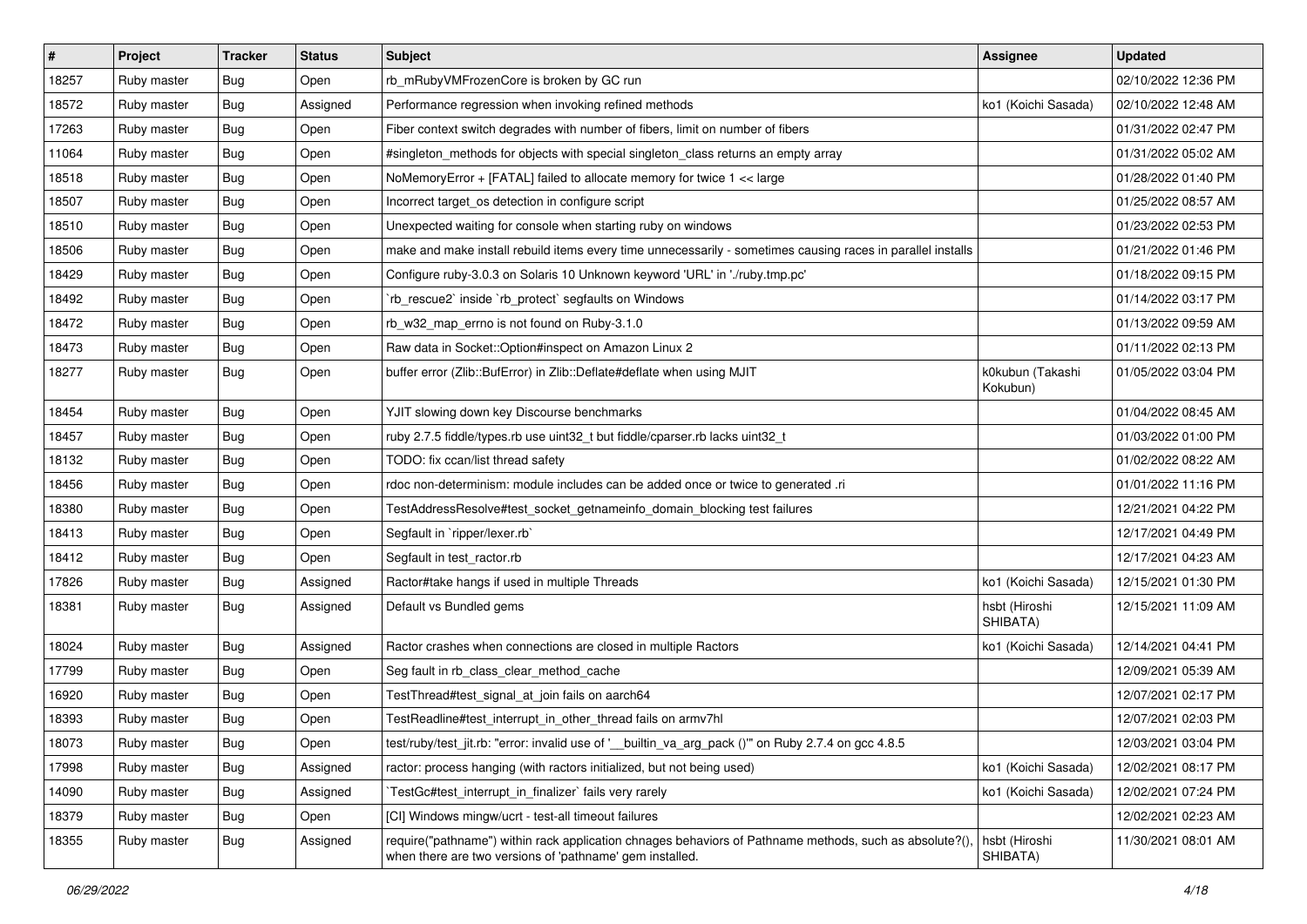| $\vert$ # | Project     | <b>Tracker</b> | <b>Status</b> | Subject                                                                                                                           | <b>Assignee</b>              | <b>Updated</b>      |
|-----------|-------------|----------------|---------------|-----------------------------------------------------------------------------------------------------------------------------------|------------------------------|---------------------|
| 18034     | Ruby master | <b>Bug</b>     | Assigned      | Segmentation fault fiddle with `--enable-bundled-libffi` and macOS                                                                | kou (Kouhei Sutou)           | 11/30/2021 07:39 AM |
| 17516     | Ruby master | Bug            | Assigned      | forking in a ractor causes Ruby to crash                                                                                          | ko1 (Koichi Sasada)          | 11/30/2021 05:26 AM |
| 13671     | Ruby master | Bug            | Assigned      | Regexp with lookbehind and case-insensitivity raises RegexpError only on strings with certain characters                          | duerst (Martin Dürst)        | 11/30/2021 04:42 AM |
| 18337     | Ruby master | <b>Bug</b>     | Assigned      | Ruby allows zero-width characters in identifiers                                                                                  | duerst (Martin Dürst)        | 11/24/2021 09:13 AM |
| 16776     | Ruby master | Bug            | Assigned      | Regression in coverage library                                                                                                    | ko1 (Koichi Sasada)          | 11/24/2021 07:26 AM |
| 17478     | Ruby master | <b>Bug</b>     | Assigned      | Ruby3.0 is slower than Ruby2.7.2 when parsing a large CSV file                                                                    | kou (Kouhei Sutou)           | 11/24/2021 05:12 AM |
| 18359     | Ruby master | <b>Bug</b>     | Open          | [Windows MinGW] warning Please include winsock2.h before windows.h                                                                |                              | 11/23/2021 05:07 PM |
| 18338     | Ruby master | <b>Bug</b>     | Open          | Encoding.default_external = Encoding::UTF_16BE may add a wrongly-encoded string to<br>\$LOADED_FEATURES                           |                              | 11/15/2021 07:32 AM |
| 18269     | Ruby master | <b>Bug</b>     | Open          | trace_opt_not and trace_opt_regexpmatch2 insns are indistinguishable                                                              |                              | 11/12/2021 07:44 AM |
| 16497     | Ruby master | Bug            | Assigned      | StringIO#internal_encoding is broken (more severely in 2.7)                                                                       | nobu (Nobuyoshi<br>Nakada)   | 10/26/2021 04:31 PM |
| 12436     | Ruby master | Bug            | Assigned      | newline argument of File.open seems not respected on Windows                                                                      | nobu (Nobuyoshi<br>Nakada)   | 10/25/2021 09:07 AM |
| 18255     | Ruby master | <b>Bug</b>     | Open          | ioctl zeroes the last buffer byte                                                                                                 |                              | 10/25/2021 08:13 AM |
| 18258     | Ruby master | <b>Bug</b>     | Open          | Ractor shareable? can be slow and mutates internal object flags.                                                                  | ko1 (Koichi Sasada)          | 10/21/2021 08:58 AM |
| 17146     | Ruby master | <b>Bug</b>     | Open          | Queue operations are allowed after it is frozen                                                                                   |                              | 10/20/2021 08:32 PM |
| 17774     | Ruby master | <b>Bug</b>     | Open          | Quantified empty group causes regex to fail                                                                                       |                              | 10/13/2021 04:43 PM |
| 10416     | Ruby master | Bug            | Open          | Create mechanism for updating of Unicode data files downstreams when we want                                                      | nobu (Nobuyoshi<br>Nakada)   | 10/08/2021 06:40 AM |
| 18186     | Ruby master | <b>Bug</b>     | Open          | SEGV with system command - MinGW?                                                                                                 |                              | 09/22/2021 03:20 PM |
| 18119     | Ruby master | <b>Bug</b>     | Open          | Ractor crashes when instantiating classes                                                                                         | ko1 (Koichi Sasada)          | 09/14/2021 01:42 AM |
| 17624     | Ruby master | <b>Bug</b>     | Open          | Ractor.receive is not thread-safe                                                                                                 | ko1 (Koichi Sasada)          | 09/14/2021 01:40 AM |
| 17617     | Ruby master | <b>Bug</b>     | Open          | When a Ractor's incoming port is closed, Ractor.receive_if does not raise Ractor::ClosedError, but instead<br>blocks indefinitely | ko1 (Koichi Sasada)          | 09/14/2021 01:40 AM |
| 17878     | Ruby master | <b>Bug</b>     | Open          | bootstraptest/test_ractor.rb:224 a random failing test with "The outgoing-port is already closed<br>(Ractor::ClosedError)"        |                              | 09/13/2021 01:10 PM |
| 18152     | Ruby master | <b>Bug</b>     | Open          | Fix theoretical bug with signals $+$ qsort                                                                                        |                              | 09/08/2021 03:38 PM |
| 18142     | Ruby master | <b>Bug</b>     | Assigned      | Segmentation fault with Ruby 3.0.2                                                                                                | k0kubun (Takashi<br>Kokubun) | 09/02/2021 07:43 AM |
| 18144     | Ruby master | <b>Bug</b>     | Open          | Timeout not working while regular expression match is running                                                                     |                              | 09/02/2021 07:08 AM |
| 18131     | Ruby master | <b>Bug</b>     | Open          | addr2line.c: Some inlined functions mistakenly shown                                                                              |                              | 08/24/2021 07:59 PM |
| 16492     | Ruby master | <b>Bug</b>     | Open          | TestBugReporter#test_bug_reporter_add test failures                                                                               | jaruga (Jun Aruga)           | 08/24/2021 01:12 PM |
| 17722     | Ruby master | <b>Bug</b>     | Open          | define_method with shareable results in "defined in a different Ractor"                                                           |                              | 08/24/2021 12:03 PM |
| 18129     | Ruby master | <b>Bug</b>     | Open          | Ractor-incompatible global variables can be accessed through alias                                                                |                              | 08/23/2021 10:08 PM |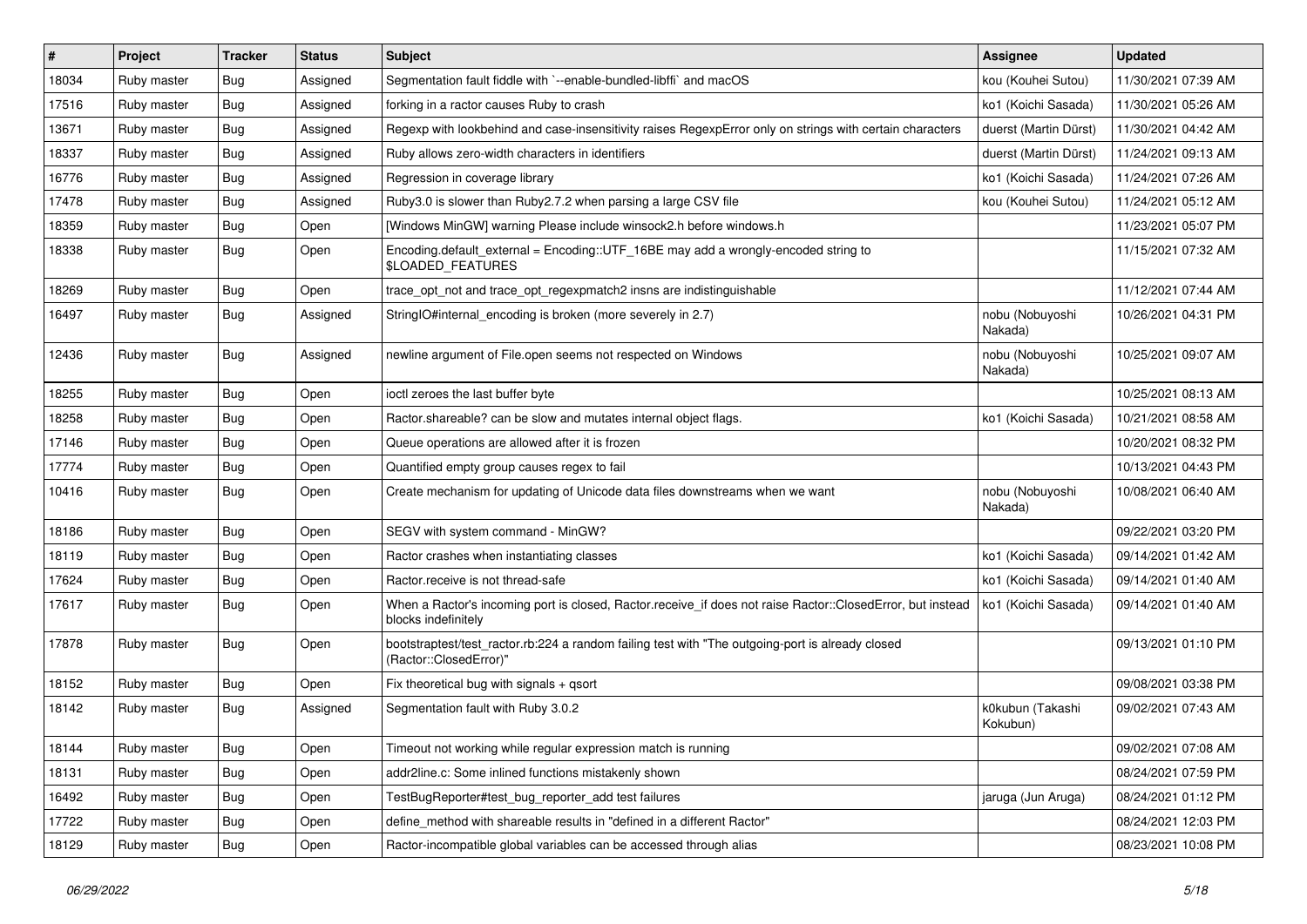| $\sharp$ | <b>Project</b> | <b>Tracker</b> | <b>Status</b> | <b>Subject</b>                                                                                                          | Assignee                      | <b>Updated</b>      |
|----------|----------------|----------------|---------------|-------------------------------------------------------------------------------------------------------------------------|-------------------------------|---------------------|
| 15428    | Ruby master    | Bug            | Open          | Refactor Proc#>> and #<<                                                                                                |                               | 08/20/2021 06:31 PM |
| 18036    | Ruby master    | Bug            | Open          | Pthread fibers become invalid on fork - different from normal fibers.                                                   | ioquatix (Samuel<br>Williams) | 08/19/2021 07:05 AM |
| 18080    | Ruby master    | Bug            | Open          | Syntax error on one-line pattern matching                                                                               |                               | 08/18/2021 12:38 AM |
| 13864    | Ruby master    | Bug            | Assigned      | Rinda multicast test failures due to missing default route                                                              | seki (Masatoshi Seki)         | 08/17/2021 07:16 AM |
| 16836    | Ruby master    | <b>Bug</b>     | Assigned      | configure-time LDFLAGS leak into ruby pkg-config file                                                                   | nobu (Nobuyoshi<br>Nakada)    | 08/14/2021 09:10 AM |
| 18058    | Ruby master    | Bug            | Open          | 3.1.0-dev with MJIT enabled Zlib::BufError during `gem install`                                                         | k0kubun (Takashi<br>Kokubun)  | 08/02/2021 08:31 PM |
| 18002    | Ruby master    | <b>Bug</b>     | Open          | s390x: Tests failing without LC_ALL env                                                                                 | jaruga (Jun Aruga)            | 07/12/2021 04:30 PM |
| 17664    | Ruby master    | Bug            | Assigned      | Behavior of sockets changed in Ruby 3.0 to non-blocking                                                                 | ioquatix (Samuel<br>Williams) | 07/12/2021 10:28 AM |
| 15993    | Ruby master    | <b>Bug</b>     | Open          | 'require' doesn't work if there are Cyrillic chars in the path to Ruby dir                                              |                               | 07/09/2021 04:08 PM |
| 17931    | Ruby master    | <b>Bug</b>     | Open          | Compile fails setup option nodynamic                                                                                    |                               | 07/07/2021 08:51 AM |
| 18013    | Ruby master    | Bug            | Open          | Unexpected results when mxiing negated character classes and case-folding                                               |                               | 06/29/2021 12:05 PM |
| 18012    | Ruby master    | Bug            | Open          | Case-insensitive character classes can only match multiple code points when top-level character class is<br>not negated |                               | 06/29/2021 08:35 AM |
| 18010    | Ruby master    | <b>Bug</b>     | Open          | Character class with single character gets case-folded with following string                                            |                               | 06/28/2021 09:30 AM |
| 18009    | Ruby master    | Bug            | Open          | Regexps \w and \W with /i option and /u option produce inconsistent results under nested negation and<br>intersection   |                               | 06/28/2021 09:09 AM |
| 14582    | Ruby master    | Bug            | Open          | Unable to use `method__entry` and `method_return` tracing probes since 2.5                                              |                               | 06/18/2021 06:08 PM |
| 17999    | Ruby master    | <b>Bug</b>     | Open          | TestMethod#test_zsuper intermittent timeout error on raspbian10-aarch64 Cl                                              |                               | 06/18/2021 01:33 AM |
| 16951    | Ruby master    | Bug            | Assigned      | Consistently referer dependencies                                                                                       | hsbt (Hiroshi<br>SHIBATA)     | 06/17/2021 06:15 AM |
| 17990    | Ruby master    | Bug            | Open          | Inconsistent behavior of Regexp quantifiers over characters with complex case foldings                                  |                               | 06/15/2021 11:59 AM |
| 17989    | Ruby master    | <b>Bug</b>     | Open          | Case insensitive Regexps do not handle characters with overlapping case foldings                                        |                               | 06/15/2021 11:43 AM |
| 17925    | Ruby master    | Bug            | Open          | Pattern matching syntax using semicolon one-line                                                                        |                               | 06/04/2021 03:08 PM |
| 13298    | Ruby master    | Bug            | Assigned      | mingw SEGV TestEnumerable#test_callcc                                                                                   | nobu (Nobuyoshi<br>Nakada)    | 06/04/2021 03:41 AM |
| 17926    | Ruby master    | Bug            | Open          | spec/ruby/core/file/atime_spec.rb: a random failing test on Travis ppc64le                                              |                               | 06/02/2021 04:35 PM |
| 17792    | Ruby master    | <b>Bug</b>     | Open          | make notes and make test fail with Ruby3.0.1p64 RaspberryPI 4B Ubuntu 20.10 ARM64                                       |                               | 05/23/2021 08:23 PM |
| 9010     | Ruby master    | Bug            | Assigned      | /configure --prefix= cannot handle directories with spaces                                                              | nobu (Nobuyoshi<br>Nakada)    | 04/26/2021 10:38 PM |
| 17817    | Ruby master    | <b>Bug</b>     | Open          | --jit outputs ./tmp/_ruby_mjit_*.h: No such file or directory on with TMP                                               |                               | 04/22/2021 11:57 AM |
| 11230    | Ruby master    | Bug            | Open          | Should rb_struct_s_members() be public API?                                                                             |                               | 04/17/2021 05:06 PM |
| 12689    | Ruby master    | Bug            | Open          | Thread isolation of $$~$ and $$$                                                                                        |                               | 04/01/2021 08:51 PM |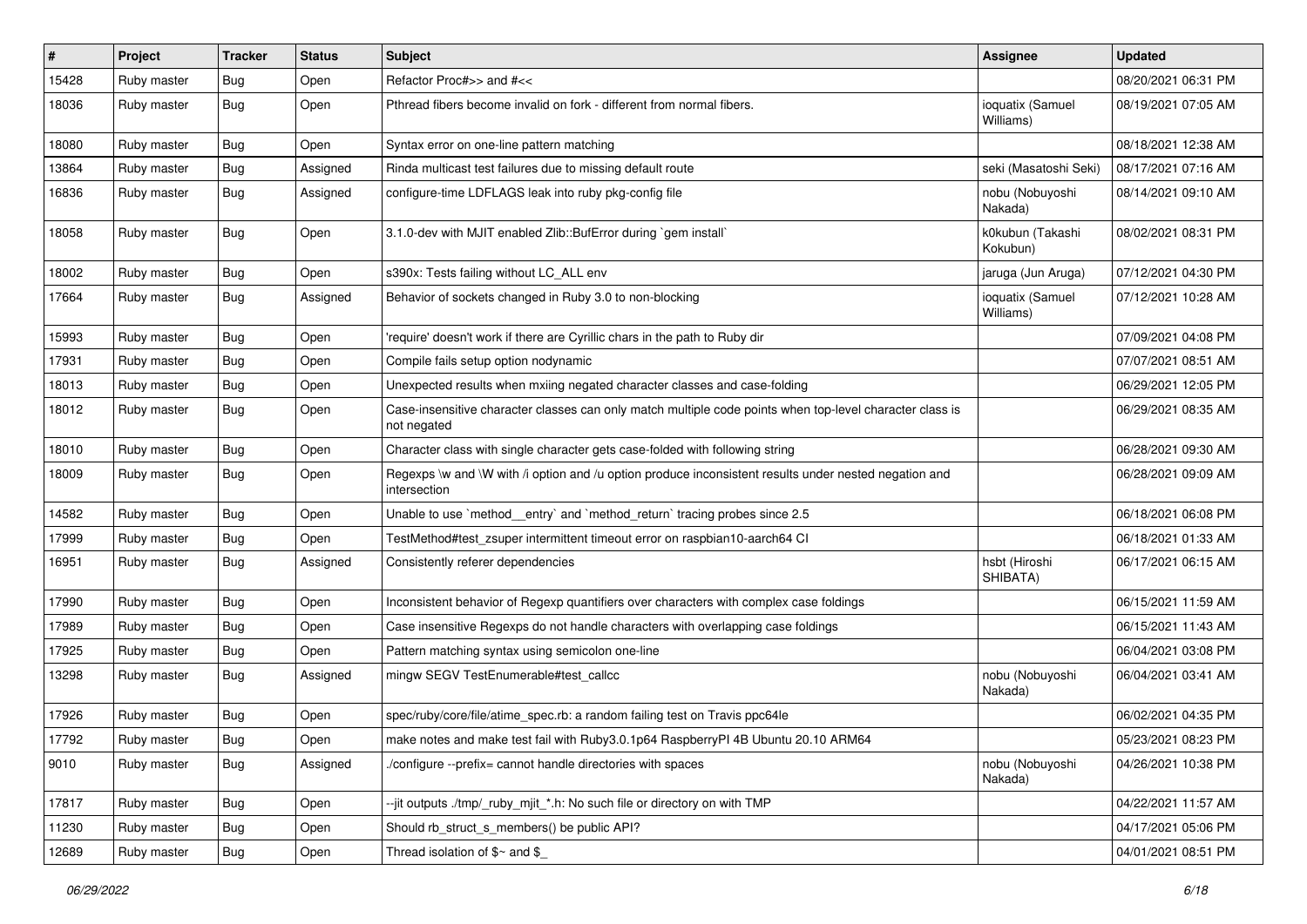| $\sharp$ | Project     | <b>Tracker</b> | <b>Status</b> | <b>Subject</b>                                                                                                            | Assignee                     | <b>Updated</b>      |
|----------|-------------|----------------|---------------|---------------------------------------------------------------------------------------------------------------------------|------------------------------|---------------------|
| 17354    | Ruby master | Bug            | Open          | Module#const_source_location is misleading for constants awaiting autoload                                                |                              | 03/26/2021 05:56 PM |
| 17679    | Ruby master | Bug            | Assigned      | Ractor incoming channel can consume unlimited resources                                                                   | ko1 (Koichi Sasada)          | 03/26/2021 09:16 AM |
| 17142    | Ruby master | Bug            | Open          | Ruby fails to build in AIX                                                                                                |                              | 03/20/2021 07:08 AM |
| 17680    | Ruby master | <b>Bug</b>     | Open          | tab completion no longer works on irb3.0                                                                                  |                              | 03/13/2021 08:06 AM |
| 17676    | Ruby master | Bug            | Assigned      | Accessing ENV from Ractor raises IsolationError                                                                           | ko1 (Koichi Sasada)          | 03/09/2021 02:37 AM |
| 17677    | Ruby master | <b>Bug</b>     | Assigned      | Ractor crashes fork when blocking                                                                                         | ko1 (Koichi Sasada)          | 03/09/2021 12:42 AM |
| 17678    | Ruby master | <b>Bug</b>     | Assigned      | Ractors do not restart after fork                                                                                         | ko1 (Koichi Sasada)          | 03/09/2021 12:42 AM |
| 13513    | Ruby master | <b>Bug</b>     | Assigned      | Resolv::DNS::Message.decode hangs after detecting truncation in UDP messages                                              | akr (Akira Tanaka)           | 03/08/2021 11:35 PM |
| 16810    | Ruby master | Bug            | Open          | ruby segfaults on s390x with musl libc                                                                                    |                              | 03/05/2021 01:38 AM |
| 17667    | Ruby master | Bug            | Open          | Module#name needs synchronization                                                                                         | ko1 (Koichi Sasada)          | 03/02/2021 07:31 AM |
| 16842    | Ruby master | Bug            | Assigned      | inspect` prints the UTF-8 character U+0085 (NEXT LINE) verbatim even though it is not printable                           | duerst (Martin Dürst)        | 02/26/2021 05:43 AM |
| 14480    | Ruby master | Bug            | Open          | miniruby crashing when compiled with -O2 or -O1 on aarch64                                                                |                              | 02/23/2021 10:35 AM |
| 17646    | Ruby master | <b>Bug</b>     | Open          | Check for `__builtin_mul_overflow` with `long long` arguments                                                             |                              | 02/19/2021 06:19 PM |
| 16694    | Ruby master | Bug            | Assigned      | JIT vs hardened GCC with PCH                                                                                              | k0kubun (Takashi<br>Kokubun) | 02/02/2021 07:38 AM |
| 17543    | Ruby master | Bug            | Open          | Ractor isolation broken by 'self' in shareable proc                                                                       | ko1 (Koichi Sasada)          | 01/29/2021 03:06 PM |
| 17531    | Ruby master | Bug            | Open          | did_you_mean` not Ractor friendly                                                                                         | ko1 (Koichi Sasada)          | 01/29/2021 08:48 AM |
| 17578    | Ruby master | <b>Bug</b>     | Assigned      | mkmf experimental C++ Support                                                                                             | nobu (Nobuyoshi<br>Nakada)   | 01/27/2021 03:51 AM |
| 17420    | Ruby master | Bug            | Open          | Unsafe mutation of \$" when doing non-RubyGems require in Ractor                                                          | ko1 (Koichi Sasada)          | 01/07/2021 01:23 PM |
| 17513    | Ruby master | <b>Bug</b>     | Open          | Methods of shareable objects and UnboundMethods should be shareable                                                       | ko1 (Koichi Sasada)          | 01/06/2021 08:53 PM |
| 15499    | Ruby master | Bug            | Assigned      | Breaking behavior on ruby 2.6: rb_thread_call_without_gvl doesn't invoke unblock_function when used on<br>the main thread | ko1 (Koichi Sasada)          | 01/05/2021 02:24 AM |
| 17373    | Ruby master | <b>Bug</b>     | Open          | Ruby 3.0 is slower at Discourse bench than Ruby 2.7                                                                       |                              | 01/04/2021 06:47 AM |
| 17506    | Ruby master | Bug            | Open          | Ractor isolation broken by ThreadGroup                                                                                    |                              | 01/03/2021 08:05 PM |
| 17337    | Ruby master | <b>Bug</b>     | Open          | Don't embed Ruby build-time configuration in Ruby                                                                         |                              | 12/21/2020 04:17 PM |
| 17400    | Ruby master | <b>Bug</b>     | Open          | Incorrect character downcase for Greek Sigma                                                                              | duerst (Martin Dürst)        | 12/17/2020 06:56 AM |
| 17383    | Ruby master | <b>Bug</b>     | Open          | 3.0 recursion memory speed issues                                                                                         |                              | 12/09/2020 05:41 PM |
| 17359    | Ruby master | Bug            | Open          | Ractor copy mode is not Ractor-safe                                                                                       | ko1 (Koichi Sasada)          | 12/02/2020 05:42 PM |
| 17289    | Ruby master | Bug            | Assigned      | Time#strftime occurs Segmentation Fault on ruby-2.7.2p137                                                                 | shyouhei (Shyouhei<br>Urabe) | 11/05/2020 07:57 AM |
| 17159    | Ruby master | Bug            | Open          | extend 'define_method' for Ractor                                                                                         |                              | 10/29/2020 04:06 PM |
| 11808    | Ruby master | <b>Bug</b>     | Open          | Different behavior between Enumerable#grep and Array#grep                                                                 | ko1 (Koichi Sasada)          | 10/26/2020 04:36 AM |
| 17180    | Ruby master | <b>Bug</b>     | Open          | Ractor and constant referencing                                                                                           |                              | 09/20/2020 05:43 PM |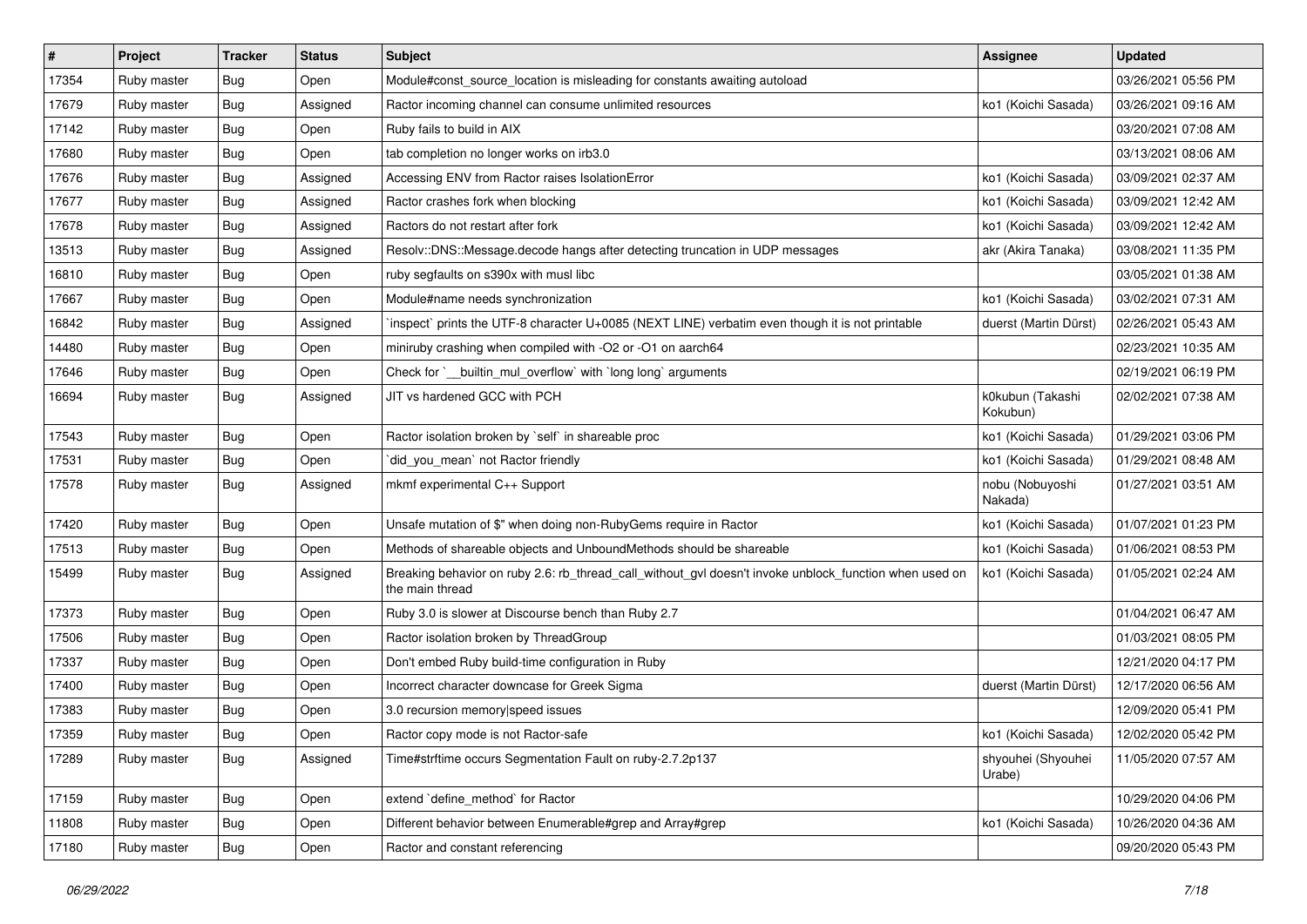| $\vert$ # | Project     | <b>Tracker</b> | <b>Status</b> | <b>Subject</b>                                                                                                                                        | Assignee                                    | <b>Updated</b>      |
|-----------|-------------|----------------|---------------|-------------------------------------------------------------------------------------------------------------------------------------------------------|---------------------------------------------|---------------------|
| 16997     | Ruby master | <b>Bug</b>     | Open          | IO#gets converts some \r\n to \n with universal newline: false                                                                                        |                                             | 08/26/2020 05:20 PM |
| 17037     | Ruby master | <b>Bug</b>     | Open          | rounding of Rational#to f                                                                                                                             |                                             | 08/26/2020 03:54 AM |
| 16820     | Ruby master | Bug            | Open          | LEGAL is out of sync                                                                                                                                  |                                             | 08/19/2020 11:08 AM |
| 16819     | Ruby master | <b>Bug</b>     | Assigned      | Line reporting off by one when reporting line of a hash?                                                                                              | ko1 (Koichi Sasada)                         | 06/16/2020 05:57 PM |
| 16959     | Ruby master | <b>Bug</b>     | Open          | Weakmap has specs and third-party usage despite being a private API                                                                                   |                                             | 06/13/2020 08:54 PM |
| 7840      | Ruby master | Bug            | Open          | -Wdeclaration-after-statement is valid for C/ObjC but not for C++                                                                                     | nobu (Nobuyoshi<br>Nakada)                  | 06/02/2020 04:41 PM |
| 16927     | Ruby master | <b>Bug</b>     | Open          | String#tr won't return the expected result for some sign with diacritics                                                                              |                                             | 06/01/2020 05:24 AM |
| 16905     | Ruby master | <b>Bug</b>     | Open          | Ruby required to build Ruby on Haiku?                                                                                                                 |                                             | 05/24/2020 08:08 AM |
| 14387     | Ruby master | <b>Bug</b>     | Open          | Ruby 2.5 <sup>D</sup> Alpine Linux 000000000000 SystemStackError 00000                                                                                |                                             | 04/21/2020 03:13 PM |
| 5179      | Ruby master | Bug            | Assigned      | Complex#rationalize and to r with approximate zeros                                                                                                   | mrkn (Kenta Murata)                         | 01/17/2020 03:00 AM |
| 16493     | Ruby master | <b>Bug</b>     | Open          | TestThreadQueue#test_thr_kill is flaky on AArch64                                                                                                     |                                             | 01/09/2020 09:39 AM |
| 10580     | Ruby master | Bug            | Open          | TestProcess#test_deadlock_by_signal_at_forking fails on ARM                                                                                           | akr (Akira Tanaka)                          | 12/30/2019 03:00 AM |
| 10128     | Ruby master | <b>Bug</b>     | Open          | Quoting problem for arguments of Kernel.system, Kernel.exec on Windows                                                                                | cruby-windows                               | 12/30/2019 03:00 AM |
| 9435      | Ruby master | <b>Bug</b>     | Open          | Kernel.system problem                                                                                                                                 |                                             | 12/30/2019 03:00 AM |
| 8299      | Ruby master | <b>Bug</b>     | Assigned      | Minor error in float parsing                                                                                                                          | nobu (Nobuyoshi<br>Nakada)                  | 12/30/2019 03:00 AM |
| 8185      | Ruby master | <b>Bug</b>     | Open          | Thread/fork issue                                                                                                                                     |                                             | 12/30/2019 03:00 AM |
| 5334      | Ruby master | <b>Bug</b>     | Assigned      | Segmentation fault in InternetExplorer IServiceProvider interface                                                                                     | suke (Masaki Suketa)                        | 12/30/2019 03:00 AM |
| 11531     | Ruby master | <b>Bug</b>     | Assigned      | IPAddr#== implements wrong logic                                                                                                                      | knu (Akinori MUSHA)                         | 12/29/2019 12:50 PM |
| 12500     | Ruby master | Bug            | Open          | TestProcess#test aspawn too long path fails on mips with "argument too big"                                                                           |                                             | 12/29/2019 10:38 AM |
| 595       | Ruby master | Bug            | Assigned      | Fiber ignores ensure clause                                                                                                                           | ioquatix (Samuel<br>Williams)               | 12/29/2019 10:37 AM |
| 14418     | Ruby master | Bug            | Open          | ruby 2.5 slow regexp execution                                                                                                                        |                                             | 12/29/2019 10:34 AM |
| 16288     | Ruby master | <b>Bug</b>     | Open          | Segmentation fault with finalizers, threads                                                                                                           |                                             | 12/19/2019 07:46 PM |
| 16265     | Ruby master | <b>Bug</b>     | Open          | Test (spec) failure using current MSYS2 tools, related to -fstack-protector and possibly<br>D FORTIFY SOURCE=2                                        |                                             | 12/03/2019 03:09 PM |
| 16185     | Ruby master | <b>Bug</b>     | Open          | basictest failure on AIX 6.1 for 64bit build                                                                                                          | kanemoto (Yutaka<br>Kanemoto)               | 10/15/2019 12:05 AM |
| 16158     | Ruby master | <b>Bug</b>     | Open          | "st" Character Sequence In Regex Look-Behind Causes Illegal Pattern Error When Combined With POSIX<br>Bracket Expressions And Case Insensitivity Flag |                                             | 09/17/2019 09:37 AM |
| 16145     | Ruby master | Bug            | Open          | regexp match error if mixing /i, character classes, and utf8                                                                                          |                                             | 09/06/2019 05:52 AM |
| 10436     | Ruby master | <b>Bug</b>     | Open          | ruby -c and ripper inconsistency: m(&nil) {}                                                                                                          |                                             | 08/27/2019 12:08 AM |
| 9115      | Ruby master | Bug            | Assigned      | Logger traps all exceptions; breaks Timeout                                                                                                           | sonots (Naotoshi Seo)   08/20/2019 12:47 PM |                     |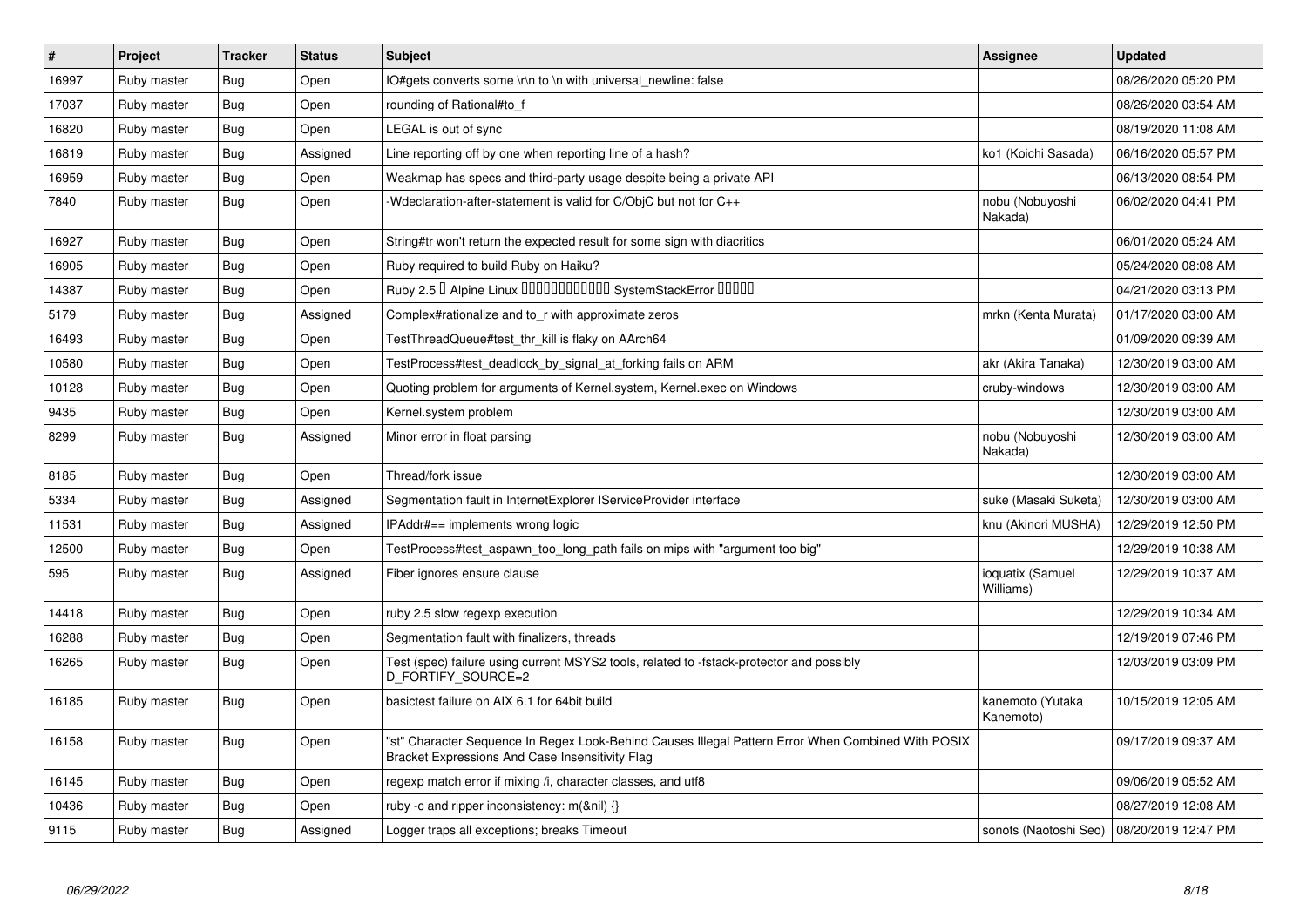| $\vert$ # | Project     | <b>Tracker</b> | <b>Status</b> | Subject                                                                                                           | <b>Assignee</b>              | <b>Updated</b>      |
|-----------|-------------|----------------|---------------|-------------------------------------------------------------------------------------------------------------------|------------------------------|---------------------|
| 10919     | Ruby master | Bug            | Assigned      | [gem install] installs multipe platforms                                                                          | hsbt (Hiroshi<br>SHIBATA)    | 07/30/2019 07:44 AM |
| 8444      | Ruby master | <b>Bug</b>     | Open          | Regexp vars $\frac{6}{5}$ and friends are not thread local                                                        | ko1 (Koichi Sasada)          | 07/30/2019 07:38 AM |
| 11526     | Ruby master | Bug            | Assigned      | Streaming HTTP requests are not idempotent and should not be retried                                              | naruse (Yui NARUSE)          | 07/01/2019 09:16 PM |
| 11174     | Ruby master | Bug            | Open          | threads memory leak                                                                                               | ko1 (Koichi Sasada)          | 06/17/2019 03:17 PM |
| 15764     | Ruby master | <b>Bug</b>     | Open          | Whitespace and control characters should not be permitted in tokens                                               | matz (Yukihiro<br>Matsumoto) | 04/22/2019 07:48 AM |
| 15438     | Ruby master | Bug            | Open          | Threads can't switch faster than TIME_QUANTUM_(NSEC USEC MSEC)                                                    |                              | 03/25/2019 08:53 PM |
| 15598     | Ruby master | Bug            | Open          | Deadlock on mutual reference of autoloaded constants                                                              |                              | 03/20/2019 10:58 AM |
| 15550     | Ruby master | <b>Bug</b>     | Assigned      | Windows - gem bin files - can't run from bash shell                                                               | hsbt (Hiroshi<br>SHIBATA)    | 03/20/2019 01:05 AM |
| 15599     | Ruby master | <b>Bug</b>     | Open          | Mixing autoload and require causes deadlock and incomplete definition.                                            |                              | 02/12/2019 01:40 PM |
| 15423     | Ruby master | <b>Bug</b>     | Open          | fork leapfrog leaks memory on FreeBSD 11.2                                                                        |                              | 12/16/2018 02:28 PM |
| 14474     | Ruby master | Bug            | Open          | skip "TestException#test_thread_signal_location" as known bug                                                     |                              | 12/10/2018 07:09 AM |
| 14640     | Ruby master | <b>Bug</b>     | Open          | [win32] File.realpath treats a relative path with a drive letter as an absolute path.                             | cruby-windows                | 12/10/2018 07:09 AM |
| 15386     | Ruby master | Bug            | Open          | [PATCH] io.c (rb_io_check_char_readable): do not io_fflush buffered sockets                                       |                              | 12/06/2018 11:38 AM |
| 15367     | Ruby master | <b>Bug</b>     | Open          | IO.select is not resumed when io-object gets closed                                                               |                              | 12/03/2018 10:22 AM |
| 15315     | Ruby master | Bug            | Open          | ec_switch can still lose interrupts                                                                               | ko1 (Koichi Sasada)          | 11/20/2018 09:32 AM |
| 15310     | Ruby master | Bug            | Open          | [PATCH] thread_pthread.c: close race from UBF_TIMER and non-GVL-releasing thread                                  |                              | 11/20/2018 12:50 AM |
| 15263     | Ruby master | <b>Bug</b>     | Open          | [PATCH] vm_trace.c (postponed_job_register): only hit main thread                                                 | ko1 (Koichi Sasada)          | 10/27/2018 11:35 PM |
| 15247     | Ruby master | Bug            | Open          | Windows - TEMP folder, non 8.3 & drive, fails & errors in test-all (ruby & rdoc)                                  |                              | 10/23/2018 05:02 PM |
| 15072     | Ruby master | Bug            | Open          | thread.c:4356:5: error: implicit declaration of function 'ubf_list_atfork'                                        | normalperson (Eric<br>Wong)  | 09/20/2018 03:32 AM |
| 14364     | Ruby master | <b>Bug</b>     | Open          | Regexp last match variable in procs                                                                               |                              | 09/14/2018 05:28 AM |
| 14971     | Ruby master | Bug            | Open          | error: implicit declaration of function 'rb_vm_call0                                                              | nobu (Nobuyoshi<br>Nakada)   | 09/06/2018 03:53 AM |
| 14957     | Ruby master | Bug            | Open          | MinGW, acc 8.2.0, bootstraptest test thread.rb - failure?                                                         |                              | 08/03/2018 02:46 PM |
| 9366      | Ruby master | Bug            | Assigned      | "make -j32 check TESTS=-j32" occasionally fails on rubygems/specification                                         | hsbt (Hiroshi<br>SHIBATA)    | 07/26/2018 02:13 AM |
| 14906     | Ruby master | Bug            | Open          | MinGW failure - TestlO#test_copy_stream_no_busy_wait                                                              |                              | 07/12/2018 03:52 AM |
| 14838     | Ruby master | Bug            | Open          | RegexpError with double "s" in look-behind assertion in case-insensitive unicode regexp                           |                              | 06/09/2018 04:04 PM |
| 14826     | Ruby master | <b>Bug</b>     | Open          | make: *** [.ext/include/sparc-solaris2.10/rb mjit min header-2.6.0.h] Error 1 on Solaris 10 with very old<br>gcc3 |                              | 06/05/2018 02:02 PM |
| 14543     | Ruby master | <b>Bug</b>     | Assigned      | 'make commit' show error of 'common-srcs'                                                                         | nobu (Nobuyoshi<br>Nakada)   | 06/02/2018 04:17 AM |
| 14761     | Ruby master | <b>Bug</b>     | Open          | TestThread#test_join_limits hangs up on Solaris 10 with gcc                                                       |                              | 05/16/2018 05:23 AM |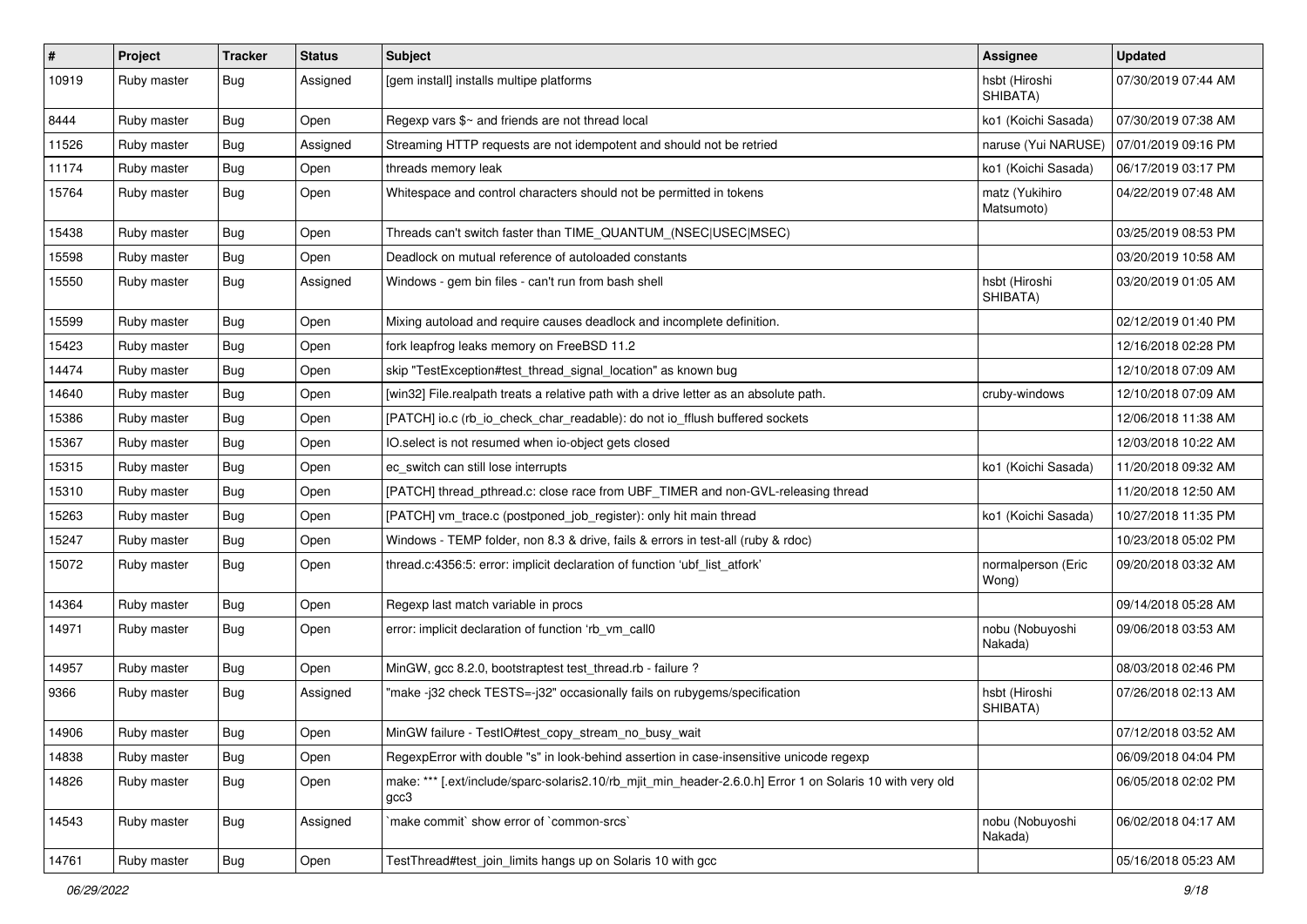| $\vert$ # | Project     | <b>Tracker</b> | <b>Status</b> | Subject                                                                                 | <b>Assignee</b>                     | <b>Updated</b>      |
|-----------|-------------|----------------|---------------|-----------------------------------------------------------------------------------------|-------------------------------------|---------------------|
| 14727     | Ruby master | Bug            | Assigned      | TestQueue#test_queue_with_trap always timeout on Windows10                              | ko1 (Koichi Sasada)                 | 05/01/2018 02:59 AM |
| 14681     | Ruby master | <b>Bug</b>     | Open          | 'syswrite': stream closed in another thread (IOError)                                   |                                     | 04/22/2018 12:12 AM |
| 14679     | Ruby master | Bug            | Assigned      | StdLib gems should properly specify their dependencies                                  | hsbt (Hiroshi<br>SHIBATA)           | 04/11/2018 01:14 PM |
| 4173      | Ruby master | Bug            | Open          | TestProcess#test_wait_and_sigchild 00000000                                             |                                     | 03/15/2018 08:29 AM |
| 14422     | Ruby master | Bug            | Open          | Ruby configuration options should not be reused for gem builds                          |                                     | 03/05/2018 03:32 PM |
| 8782      | Ruby master | <b>Bug</b>     | Assigned      | Don't set rl_getc_function on editline                                                  | kouji (Kouji Takao)                 | 01/05/2018 09:00 PM |
| 7976      | Ruby master | <b>Bug</b>     | Assigned      | TracePoint call is at call point, not call site                                         | ko1 (Koichi Sasada)                 | 01/05/2018 09:00 PM |
| 7964      | Ruby master | Bug            | Assigned      | Writing an ASCII-8BIT String to a StringIO created from a UTF-8 String                  | nobu (Nobuyoshi<br>Nakada)          | 01/05/2018 09:00 PM |
| 6360      | Ruby master | Bug            | Assigned      | Debug information build even without requesting it                                      | nobu (Nobuyoshi<br>Nakada)          | 01/05/2018 09:00 PM |
| 5317      | Ruby master | <b>Bug</b>     | Assigned      |                                                                                         | nobu (Nobuyoshi<br>Nakada)          | 01/05/2018 09:00 PM |
| 9955      | Ruby master | Bug            | Assigned      | issue building dll on mingw, library not found                                          | nobu (Nobuyoshi<br>Nakada)          | 01/05/2018 09:00 PM |
| 9944      | Ruby master | Bug            | Assigned      | in ruby for windows in "system" a redirection to append a file works incorrectly        | cruby-windows                       | 01/05/2018 09:00 PM |
| 9507      | Ruby master | Bug            | Open          | Ruby 2.1.0 is broken on ARMv5: tried to create Proc object without a block              | charliesome (Charlie<br>Somerville) | 01/05/2018 09:00 PM |
| 9189      | Ruby master | Bug            | Assigned      | Build failure on Windows in case of nonascii TEMP environment.                          |                                     | 01/05/2018 09:00 PM |
| 7892      | Ruby master | <b>Bug</b>     | Open          | MIME encoding bug of NKF.nkf                                                            | naruse (Yui NARUSE)                 | 12/25/2017 06:15 PM |
| 7859      | Ruby master | Bug            | Assigned      | Readline: Incorrect arrow key behavior in vi_editing_mode insert mode with Readline 6.2 | kouji (Kouji Takao)                 | 12/25/2017 06:15 PM |
| 7742      | Ruby master | <b>Bug</b>     | Open          | System encoding (Windows-1258) is not recognized by Ruby to convert back to UTF-8       | duerst (Martin Dürst)               | 12/25/2017 06:15 PM |
| 6351      | Ruby master | Bug            | Assigned      | transcode table generator does not support multi characters of Unicode                  | duerst (Martin Dürst)               | 12/25/2017 06:15 PM |
| 4040      | Ruby master | <b>Bug</b>     | Assigned      | SystemStackError with Hash[*a] for Large _a_                                            | ko1 (Koichi Sasada)                 | 12/25/2017 06:14 PM |
| 13571     | Ruby master | <b>Bug</b>     | Open          | Script arguments, encoding, windows / MinGW                                             |                                     | 11/12/2017 10:53 PM |
| 14083     | Ruby master | <b>Bug</b>     | Open          | Refinement in block calling incorrect method                                            |                                     | 11/05/2017 07:36 PM |
| 14064     | Ruby master | Bug            | Open          | test-all with and without -j - incorrect assertions and missing test methods            |                                     | 11/03/2017 10:54 PM |
| 14049     | Ruby master | <b>Bug</b>     | Open          | SEGV svn 60401 require_relative                                                         |                                     | 10/26/2017 05:25 PM |
| 7968      | Ruby master | Bug            | Assigned      | Poor UDPSocket#send performance in ruby 2.0.0 on windows                                | cruby-windows                       | 10/23/2017 12:23 AM |
| 13644     | Ruby master | <b>Bug</b>     | Open          | Windows - Setting Time.now                                                              |                                     | 06/11/2017 03:43 AM |
| 13542     | Ruby master | <b>Bug</b>     | Open          | MinGW trunk Builds - Summary of Issues                                                  |                                     | 05/19/2017 07:04 PM |
| 12725     | Ruby master | <b>Bug</b>     | Assigned      | Trying to use ./miniruby before it exists                                               | nobu (Nobuyoshi<br>Nakada)          | 04/28/2017 01:45 PM |
| 12582     | Ruby master | <b>Bug</b>     | Assigned      | OpenSSL Authenticated Encryption should check for tag length                            | rhenium (Kazuki<br>Yamaguchi)       | 04/28/2017 01:45 PM |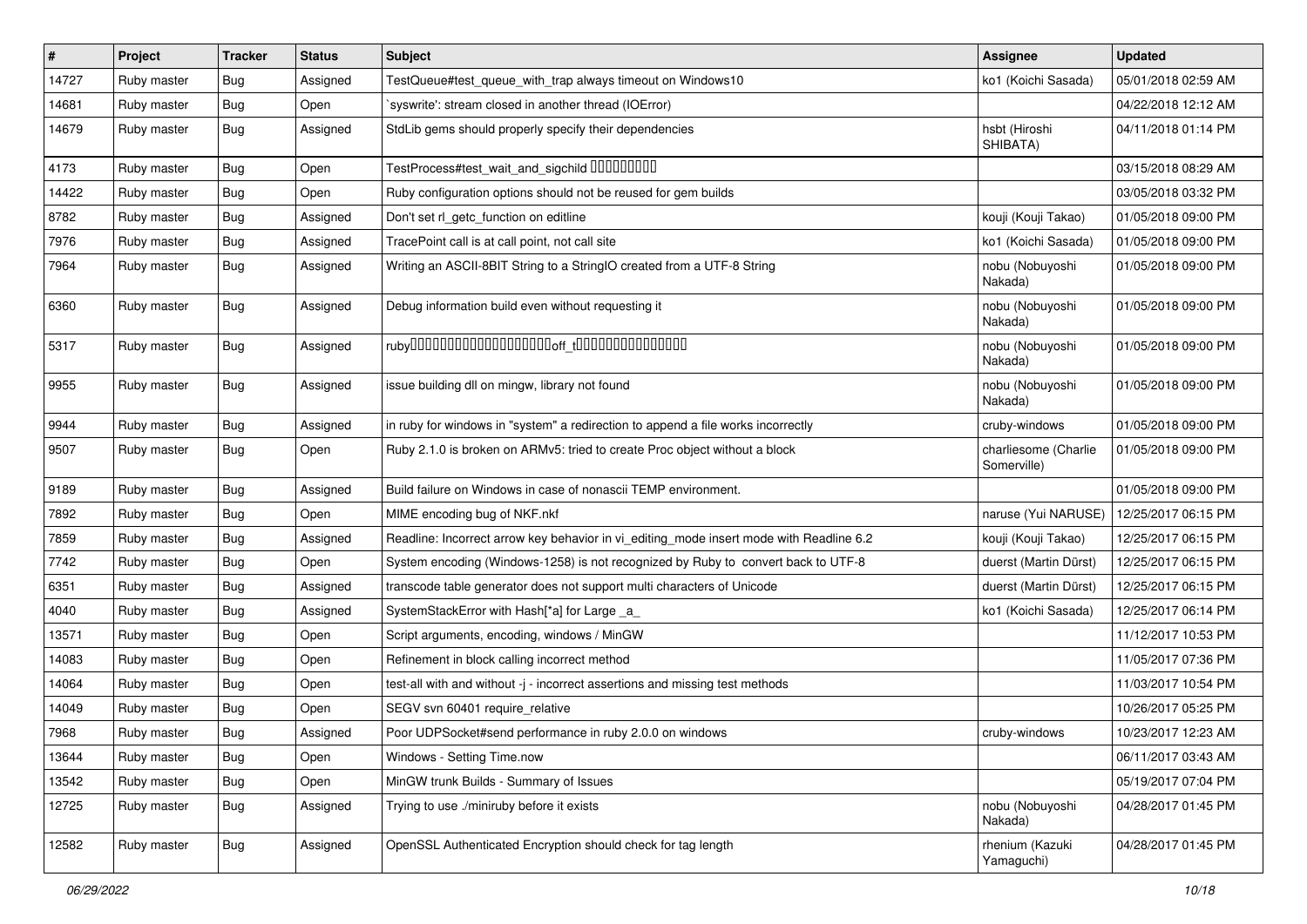| $\vert$ # | Project     | <b>Tracker</b> | <b>Status</b> | <b>Subject</b>                                                                                        | Assignee                                      | <b>Updated</b>      |
|-----------|-------------|----------------|---------------|-------------------------------------------------------------------------------------------------------|-----------------------------------------------|---------------------|
| 12473     | Ruby master | Bug            | Assigned      | Test failure on fedora with TestTimeExtension#test_huge_precision                                     | nobu (Nobuyoshi<br>Nakada)                    | 04/28/2017 01:45 PM |
| 13500     | Ruby master | <b>Bug</b>     | Open          | MinGW TestArity#test_proc_err_mess stops testing                                                      |                                               | 04/26/2017 03:27 PM |
| 13485     | Ruby master | Bug            | Open          | MinGW TestEnumerable#test_callcc SEGV info                                                            |                                               | 04/19/2017 04:17 PM |
| 13164     | Ruby master | <b>Bug</b>     | Open          | A second `SystemStackError` exception results in `Segmentation fault (core dumped)`                   |                                               | 04/14/2017 01:05 PM |
| 13269     | Ruby master | <b>Bug</b>     | Assigned      | test/readline/test_readline.rb and mingw                                                              | nobu (Nobuyoshi<br>Nakada)                    | 03/13/2017 08:56 AM |
| 13151     | Ruby master | <b>Bug</b>     | Open          | File.writable? doesn't report correctly if a directory is writable on Windows.                        |                                               | 01/23/2017 05:46 PM |
| 12852     | Ruby master | <b>Bug</b>     | Open          | URI.parse can't handle non-ascii URIs                                                                 | akira (akira yamada)                          | 12/12/2016 06:39 PM |
| 9760      | Ruby master | <b>Bug</b>     | Open          | mkmf does not allow for linking against custom libraries when a system library is present             |                                               | 05/24/2016 08:11 AM |
| 12280     | Ruby master | <b>Bug</b>     | Open          | IO.copy_stream(IO, IO) fails with "pread() not implemented"                                           |                                               | 04/28/2016 05:51 AM |
| 11704     | Ruby master | <b>Bug</b>     | Assigned      | Refinements only get "used" once in loop                                                              | matz (Yukihiro<br>Matsumoto)                  | 04/14/2016 02:45 AM |
| 12179     | Ruby master | <b>Bug</b>     | Open          | Build failure due to VPATH expansion                                                                  |                                               | 04/14/2016 01:55 AM |
| 12040     | Ruby master | <b>Bug</b>     | Assigned      | [Win32] File.stat fails on a mounted volume                                                           | cruby-windows                                 | 02/01/2016 08:13 AM |
| 11582     | Ruby master | <b>Bug</b>     | Open          | On Solaris, Rational#** returns -Infinity for Rational(0) when passed a negative Float                |                                               | 10/13/2015 03:12 AM |
| 11514     | Ruby master | Bug            | Open          | AIX6.1 - Ruby 2.2.3 - Segmentation fault in : byteslice                                               |                                               | 09/18/2015 07:39 AM |
| 11438     | Ruby master | <b>Bug</b>     | Open          | native_thread_init_stack() get machine.stack_start unequal to thread's stack start address, x86 win32 | cruby-windows                                 | 08/13/2015 07:31 AM |
| 11269     | Ruby master | <b>Bug</b>     | Assigned      | ruby_init_setproctitle() should be called before require_libraries()                                  | kosaki (Motohiro<br>KOSAKI)                   | 06/17/2015 03:01 AM |
| 11183     | Ruby master | <b>Bug</b>     | Open          |                                                                                                       |                                               | 05/26/2015 08:32 AM |
| 11177     | Ruby master | <b>Bug</b>     | Open          | DATADEOF00000000                                                                                      |                                               | 05/25/2015 03:49 AM |
| 10009     | Ruby master | <b>Bug</b>     | Open          | IO operation is 10x slower in multi-thread environment                                                | ko1 (Koichi Sasada)                           | 05/21/2015 07:19 AM |
| 11142     | Ruby master | <b>Bug</b>     | Open          | Command line argument parser on windows handles double quotes inconsistently.                         | usa (Usaku<br>NAKAMURA)                       | 05/12/2015 04:09 PM |
| 18885     | Ruby master | Feature        | Open          | Long lived fork advisory API (potential Copy on Write optimizations)                                  |                                               | 06/28/2022 01:21 PM |
| 18559     | Ruby master | Feature        | Open          | Allocation tracing: Objects created by the parser are attributed to Kernel.require                    |                                               | 06/28/2022 12:21 PM |
| 18773     | Ruby master | Feature        | Assigned      | deconstruct to receive a range                                                                        | ktsj (Kazuki Tsujimoto)   06/24/2022 07:21 AM |                     |
| 17326     | Ruby master | Feature        | Open          | Add Kernel#must! to the standard library                                                              |                                               | 06/22/2022 04:10 PM |
| 18809     | Ruby master | Feature        | Open          | Add Numeric#ceildiv                                                                                   |                                               | 06/21/2022 06:21 PM |
| 18832     | Ruby master | Feature        | Open          | Do not have class/module keywords consider ancestors of Object                                        |                                               | 06/21/2022 05:50 AM |
| 15330     | Ruby master | Feature        | Open          | autoload_relative                                                                                     | matz (Yukihiro<br>Matsumoto)                  | 06/19/2022 11:25 PM |
| 18841     | Ruby master | Feature        | Open          | Proposal: autoload_relative                                                                           |                                               | 06/19/2022 11:22 PM |
| 18644     | Ruby master | Feature        | Open          | Coerce anything callable to a Proc                                                                    |                                               | 06/18/2022 05:28 PM |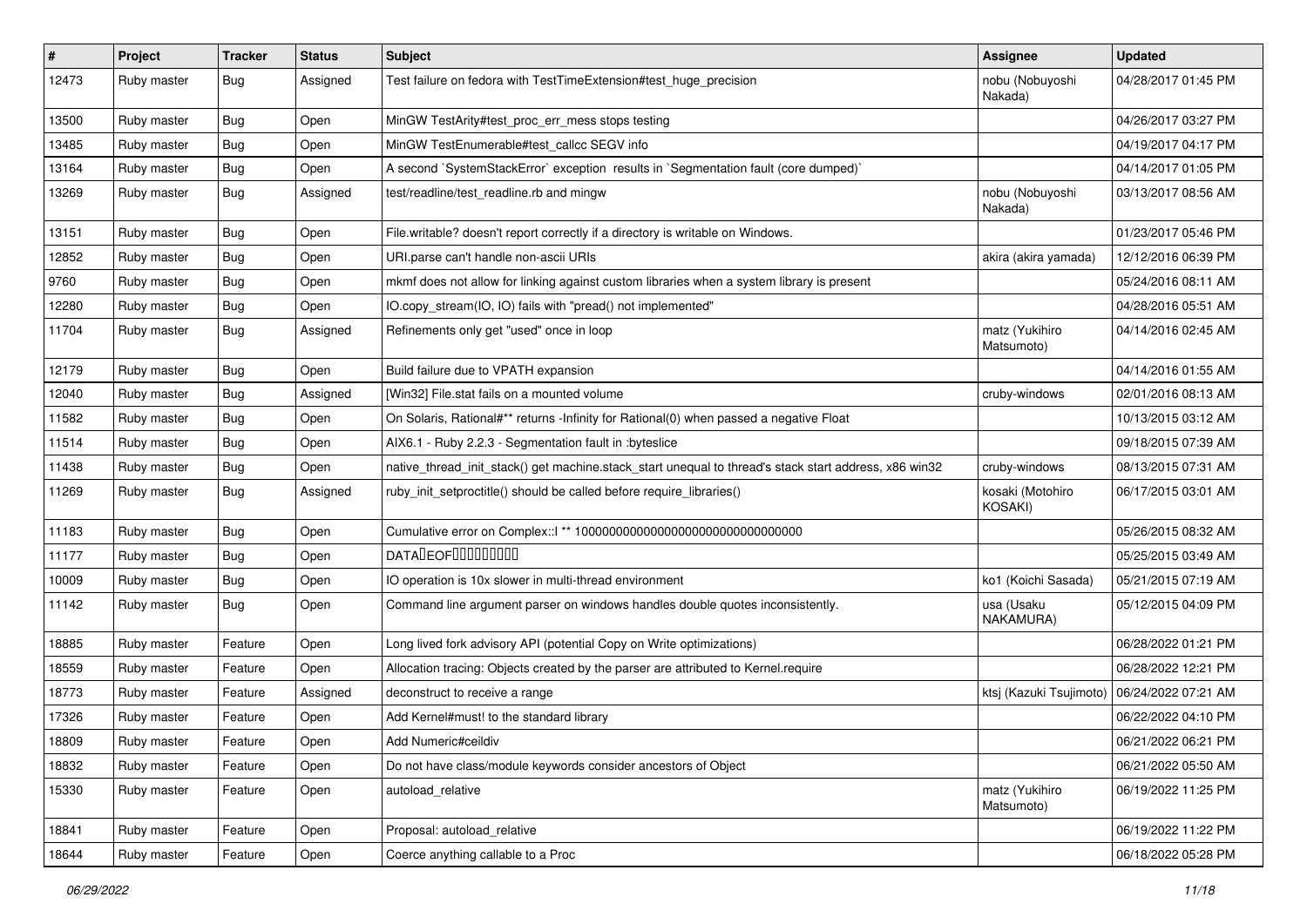| $\vert$ # | Project     | <b>Tracker</b> | <b>Status</b> | Subject                                                                 | <b>Assignee</b>                   | <b>Updated</b>      |
|-----------|-------------|----------------|---------------|-------------------------------------------------------------------------|-----------------------------------|---------------------|
| 18831     | Ruby master | Feature        | Open          | Block argument to 'yield'                                               |                                   | 06/18/2022 03:12 AM |
| 18159     | Ruby master | Feature        | Open          | Integrate functionality of dead_end gem into Ruby                       | matz (Yukihiro<br>Matsumoto)      | 06/17/2022 02:06 PM |
| 18835     | Ruby master | Feature        | Open          | Add InstructionSequence#type method                                     |                                   | 06/16/2022 10:30 PM |
| 17525     | Ruby master | Feature        | Open          | Implement Happy Eyeballs Version 2 (RFC8305) in Socket.tcp              | Glass_saga (Masaki<br>Matsushita) | 06/16/2022 01:08 AM |
| 17472     | Ruby master | Feature        | Open          | HashWithIndifferentAccess like Hash extension                           |                                   | 06/16/2022 01:08 AM |
| 17468     | Ruby master | Feature        | Open          | Deprecate RUBY_DEVEL                                                    |                                   | 06/16/2022 01:08 AM |
| 16476     | Ruby master | Feature        | Open          | Socket.getaddrinfo cannot be interrupted by Timeout.timeout             | Glass_saga (Masaki<br>Matsushita) | 06/16/2022 01:08 AM |
| 16005     | Ruby master | Feature        | Open          | A variation of Time.iso8601 that can parse yyyy-MM-dd HH:mm:ss          |                                   | 06/16/2022 01:08 AM |
| 16495     | Ruby master | Feature        | Open          | Inconsistent quotes in error messages                                   | matz (Yukihiro<br>Matsumoto)      | 06/15/2022 04:21 PM |
| 18825     | Ruby master | Feature        | Open          | Specialized instruction for "array literal + `.hash`"                   |                                   | 06/14/2022 05:24 PM |
| 18822     | Ruby master | Feature        | Open          | Ruby lack a proper method to percent-encode strings for URIs (RFC 3986) |                                   | 06/09/2022 02:42 PM |
| 16597     | Ruby master | Feature        | Open          | missing poll()                                                          |                                   | 06/09/2022 09:14 AM |
| 18821     | Ruby master | Feature        | Open          | Expose Pattern Matching interfaces in core classes                      |                                   | 06/09/2022 07:24 AM |
| 16150     | Ruby master | Feature        | Open          | Add a way to request a frozen string from to_s                          |                                   | 06/03/2022 04:42 PM |
| 18815     | Ruby master | Feature        | Open          | instance_{eval,exec} vs Proc#>>                                         |                                   | 06/02/2022 05:17 PM |
| 18814     | Ruby master | Feature        | Open          | Ractor: add method to query incoming message queue size                 |                                   | 06/02/2022 11:59 AM |
| 18812     | Ruby master | Feature        | Open          | Add ability to trace exit locations for YJIT                            |                                   | 06/01/2022 02:42 PM |
| 14602     | Ruby master | Feature        | Open          | Version of dig that raises error if a key is not present                |                                   | 05/25/2022 12:02 PM |
| 18798     | Ruby master | Feature        | Open          | 'UnboundMethod#==' with inherited classes                               |                                   | 05/25/2022 12:32 AM |
| 18774     | Ruby master | Feature        | Open          | Add Queue#pop(timeout:)                                                 |                                   | 05/20/2022 12:27 AM |
| 17363     | Ruby master | Feature        | Assigned      | Timeouts                                                                | ko1 (Koichi Sasada)               | 05/14/2022 09:06 AM |
| 17316     | Ruby master | Feature        | Open          | On memoization                                                          |                                   | 05/13/2022 11:32 AM |
| 18776     | Ruby master | Feature        | Open          | <b>Object Shapes</b>                                                    |                                   | 05/13/2022 01:11 AM |
| 18654     | Ruby master | Feature        | Open          | Enhancements to prettyprint                                             | akr (Akira Tanaka)                | 05/12/2022 01:44 PM |
| 18642     | Ruby master | Feature        | Open          | Named ripper fields                                                     |                                   | 05/12/2022 01:37 PM |
| 18690     | Ruby master | Feature        | Open          | Allow `Kernel#then` to take arguments                                   |                                   | 05/10/2022 06:16 PM |
| 18384     | Ruby master | Feature        | Open          | Pattern Match Object                                                    |                                   | 05/07/2022 06:01 PM |
| 18762     | Ruby master | Feature        | Open          | Add an Array#undigits that compliments Integer#digits                   |                                   | 05/03/2022 08:08 PM |
| 18757     | Ruby master | Feature        | Open          | Introduce %R percent literal for anchored regular expression patterns   |                                   | 04/27/2022 05:30 PM |
| 18685     | Ruby master | Feature        | Open          | Enumerator.product: Cartesian product of enumerables                    |                                   | 04/26/2022 07:02 AM |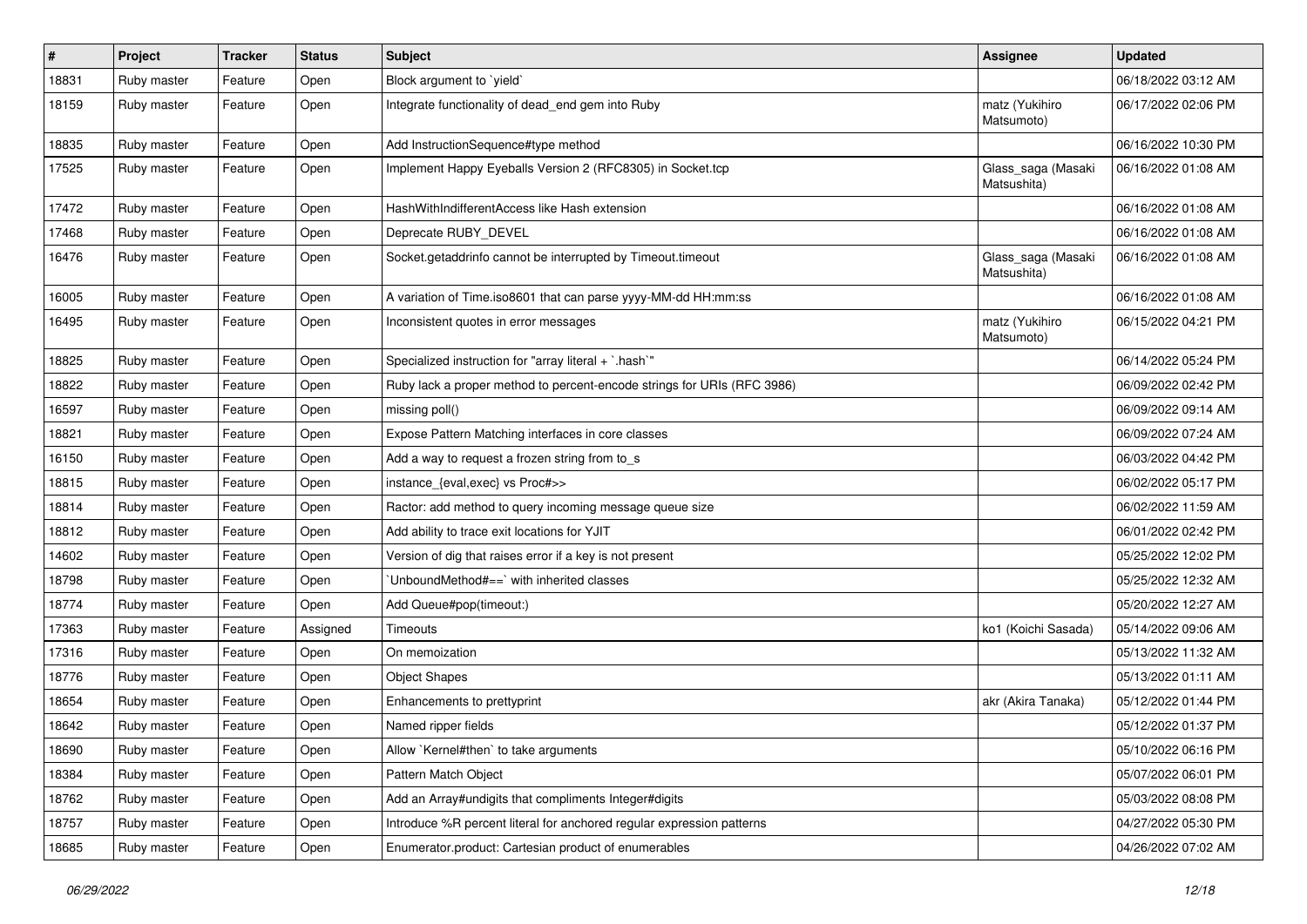| $\sharp$ | Project     | <b>Tracker</b> | <b>Status</b> | Subject                                                                                   | <b>Assignee</b>              | <b>Updated</b>      |
|----------|-------------|----------------|---------------|-------------------------------------------------------------------------------------------|------------------------------|---------------------|
| 18683    | Ruby master | Feature        | Open          | Allow to create hashes with a specific capacity.                                          |                              | 04/22/2022 02:34 PM |
| 18668    | Ruby master | Feature        | Open          | Merge `io-nonblock` gems into core                                                        |                              | 04/21/2022 10:02 AM |
| 18630    | Ruby master | Feature        | Open          | Introduce general `IO#timeout` and `IO#timeout=`for all (non-)blocking operations.        |                              | 04/21/2022 09:36 AM |
| 10548    | Ruby master | Feature        | Open          | remove callcc (Callcc is now going obsoleted. Please use Fiber.)                          |                              | 04/18/2022 09:07 AM |
| 18736    | Ruby master | Feature        | Open          | self-p for method chain                                                                   |                              | 04/15/2022 11:09 AM |
| 17849    | Ruby master | Feature        | Open          | Fix Timeout timeout so that it can be used in threaded Web servers                        | matz (Yukihiro<br>Matsumoto) | 04/10/2022 06:26 AM |
| 18675    | Ruby master | Feature        | Open          | Add new exception class for resolv timeouts                                               |                              | 04/01/2022 11:22 PM |
| 16978    | Ruby master | Feature        | Open          | Ruby should not use realpath for __FILE__                                                 | nobu (Nobuyoshi<br>Nakada)   | 04/01/2022 11:30 AM |
| 18594    | Ruby master | Feature        | Open          | Add a #to_h method on URI::Generic                                                        |                              | 03/31/2022 01:18 PM |
| 18571    | Ruby master | Feature        | Assigned      | Removed the bundled sources from release package after Ruby 3.2                           | hsbt (Hiroshi<br>SHIBATA)    | 03/28/2022 06:23 AM |
| 18659    | Ruby master | Feature        | Open          | Create a Binding at the time of an exception and make it available to Rescue              |                              | 03/25/2022 10:55 AM |
| 18179    | Ruby master | Feature        | Open          | Add Math methods to Numeric                                                               |                              | 03/24/2022 02:54 PM |
| 18462    | Ruby master | Feature        | Open          | Proposal to merge WASI based WebAssembly support                                          |                              | 03/24/2022 03:05 AM |
| 18639    | Ruby master | Feature        | Open          | Update Unicode data to Unicode Version 15.0.0                                             | duerst (Martin Dürst)        | 03/22/2022 07:38 PM |
| 17548    | Ruby master | Feature        | Open          | Need simple way to include symlink directories in Dir.glob                                |                              | 03/21/2022 01:35 PM |
| 18640    | Ruby master | Feature        | Open          | default empty string argument for `String#sub` and `String#sub!`, e.g. `"hello".sub("I")` |                              | 03/19/2022 02:33 AM |
| 18647    | Ruby master | Feature        | Open          | Non-recursive option for iseq-targeted Tracepoints in ruby 2.6+                           |                              | 03/18/2022 09:41 AM |
| 18576    | Ruby master | Feature        | Open          | Rename `ASCII-8BIT` encoding to `BINARY`                                                  |                              | 03/17/2022 03:06 PM |
| 18583    | Ruby master | Feature        | Open          | Pattern-matching: API for custom unpacking strategies?                                    |                              | 03/17/2022 01:10 PM |
| 15592    | Ruby master | Feature        | Open          | mode where "autoload" behaves like an immediate "require"                                 |                              | 03/16/2022 09:58 AM |
| 18617    | Ruby master | Feature        | Open          | Allow multiples keys in Hash#[] acting like Hash#dig                                      |                              | 03/10/2022 01:36 PM |
| 18603    | Ruby master | Feature        | Open          | Allow syntax like obj.method(arg)=value                                                   |                              | 02/27/2022 05:04 PM |
| 18597    | Ruby master | Feature        | Open          | Strings need a named method like 'dup' that doesn't duplicate if receiver is mutable      |                              | 02/26/2022 11:56 PM |
| 18498    | Ruby master | Feature        | Open          | Introduce a public WeakKeysMap that compares by equality                                  |                              | 02/20/2022 04:06 PM |
| 18593    | Ruby master | Feature        | Open          | Add back URI.escape                                                                       |                              | 02/18/2022 07:45 PM |
| 16989    | Ruby master | Feature        | Open          | Sets: need $\Psi$                                                                         | knu (Akinori MUSHA)          | 02/18/2022 02:57 AM |
| 18568    | Ruby master | Feature        | Open          | Explore lazy RubyGems boot to reduce need for --disable-gems                              |                              | 02/17/2022 07:15 AM |
| 18463    | Ruby master | Feature        | Open          | Random number generation with xoshiro                                                     |                              | 02/13/2022 09:12 AM |
| 18573    | Ruby master | Feature        | Open          | Object#pack1                                                                              |                              | 02/08/2022 08:51 AM |
| 18438    | Ruby master | Feature        | Open          | Add `Exception#additional_message` to show additional error information                   |                              | 02/07/2022 02:55 AM |
| 18368    | Ruby master | Feature        | Open          | Range#step semantics for non-Numeric ranges                                               |                              | 02/02/2022 03:42 PM |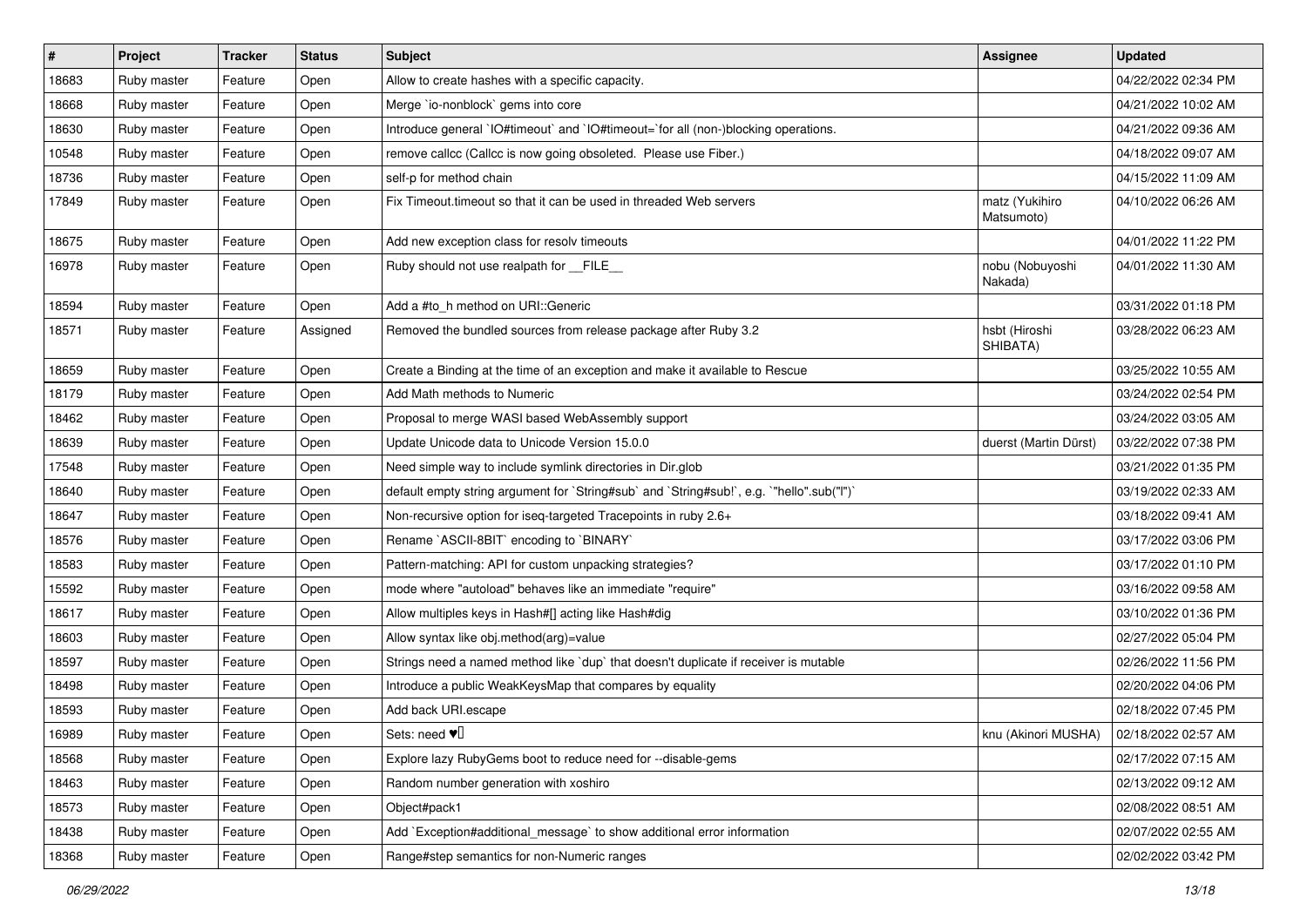| $\sharp$ | Project     | <b>Tracker</b> | <b>Status</b> | Subject                                                                         | <b>Assignee</b>                               | <b>Updated</b>      |
|----------|-------------|----------------|---------------|---------------------------------------------------------------------------------|-----------------------------------------------|---------------------|
| 18564    | Ruby master | Feature        | Open          | Add Exception#detailed_message                                                  | mame (Yusuke<br>Endoh)                        | 02/01/2022 08:06 PM |
| 18402    | Ruby master | Feature        | Open          | Argument Labels                                                                 |                                               | 01/31/2022 06:14 PM |
| 18554    | Ruby master | Feature        | Open          | Move unicode_normalize to a default gem                                         |                                               | 01/31/2022 05:51 PM |
| 18515    | Ruby master | Feature        | Open          | Add Range#reverse_each implementation for performance                           |                                               | 01/31/2022 02:23 AM |
| 18285    | Ruby master | Feature        | Open          | NoMethodError#message uses a lot of CPU/is really expensive to call             |                                               | 01/30/2022 12:45 PM |
| 18551    | Ruby master | Feature        | Open          | Make Range#reverse_each to raise an exception if endless                        |                                               | 01/28/2022 11:13 PM |
| 18136    | Ruby master | Feature        | Open          | take while after                                                                |                                               | 01/28/2022 06:23 AM |
| 18408    | Ruby master | Feature        | Assigned      | Allow pattern match to set instance variables                                   | ktsj (Kazuki Tsujimoto)   01/26/2022 07:07 PM |                     |
| 18181    | Ruby master | Feature        | Open          | Introduce Enumerable#min_with_value, max_with_value, and minmax_with_value      |                                               | 01/25/2022 07:33 AM |
| 16757    | Ruby master | Feature        | Open          | Add intersection to Range                                                       |                                               | 01/22/2022 07:26 AM |
| 14394    | Ruby master | Feature        | Open          | Class.descendants                                                               | ko1 (Koichi Sasada)                           | 01/20/2022 10:46 PM |
| 18494    | Ruby master | Feature        | Open          | [RFC] ENV["RUBY_GC_"]= changes GC parameters dynamically                        |                                               | 01/17/2022 11:15 PM |
| 15559    | Ruby master | Feature        | Open          | Logical XOR (^^) operator                                                       |                                               | 01/16/2022 03:20 AM |
| 16986    | Ruby master | Feature        | Open          | Anonymous Struct literal                                                        | matz (Yukihiro<br>Matsumoto)                  | 01/15/2022 04:57 PM |
| 18478    | Ruby master | Feature        | Open          | Module#constant pairs                                                           |                                               | 01/11/2022 07:55 PM |
| 18477    | Ruby master | Feature        | Open          | Float#sqrt and Integer#sqrt                                                     |                                               | 01/11/2022 07:34 PM |
| 18439    | Ruby master | Feature        | Open          | Support YJIT for VC++                                                           | maximecb (Maxime<br>Chevalier-Boisvert)       | 01/10/2022 11:29 PM |
| 12125    | Ruby master | Feature        | Open          | Proposal: Shorthand operator for Object#method                                  |                                               | 01/07/2022 06:23 PM |
| 17473    | Ruby master | Feature        | Open          | Make Pathname to embedded class of Ruby                                         | akr (Akira Tanaka)                            | 01/07/2022 09:25 AM |
| 18459    | Ruby master | Feature        | Assigned      | IRB autocomplete dropdown colour options                                        | aycabta (aycabta.)                            | 01/05/2022 02:15 AM |
| 12901    | Ruby master | Feature        | Open          | Anonymous functions without scope lookup overhead                               |                                               | 01/01/2022 12:30 PM |
| 14982    | Ruby master | Feature        | Open          | Improve namespace system in ruby to avoiding top-level names chaos              | matz (Yukihiro<br>Matsumoto)                  | 12/31/2021 05:39 PM |
| 18440    | Ruby master | Feature        | Open          | YJIT is enabled if any YJIT tuning options are set                              |                                               | 12/30/2021 08:17 PM |
| 18376    | Ruby master | Feature        | Open          | Version comparison API                                                          |                                               | 12/30/2021 10:33 AM |
| 18450    | Ruby master | Feature        | Assigned      | Force break in prettyprint                                                      | akr (Akira Tanaka)                            | 12/29/2021 02:02 PM |
| 18332    | Ruby master | Feature        | Open          | a ? b                                                                           |                                               | 12/29/2021 04:38 AM |
| 18423    | Ruby master | Feature        | Open          | Installing stable versions like 3.0.3 from source generates fatal error by make |                                               | 12/23/2021 11:44 PM |
| 16817    | Ruby master | Feature        | Open          | attr_predicate or attr_query or attr_something for ? methods                    |                                               | 12/23/2021 11:44 PM |
| 16347    | Ruby master | Feature        | Open          | InmutableObject                                                                 |                                               | 12/23/2021 11:44 PM |
| 16118    | Ruby master | Feature        | Open          | Array .difference allow custom comparison                                       |                                               | 12/23/2021 11:44 PM |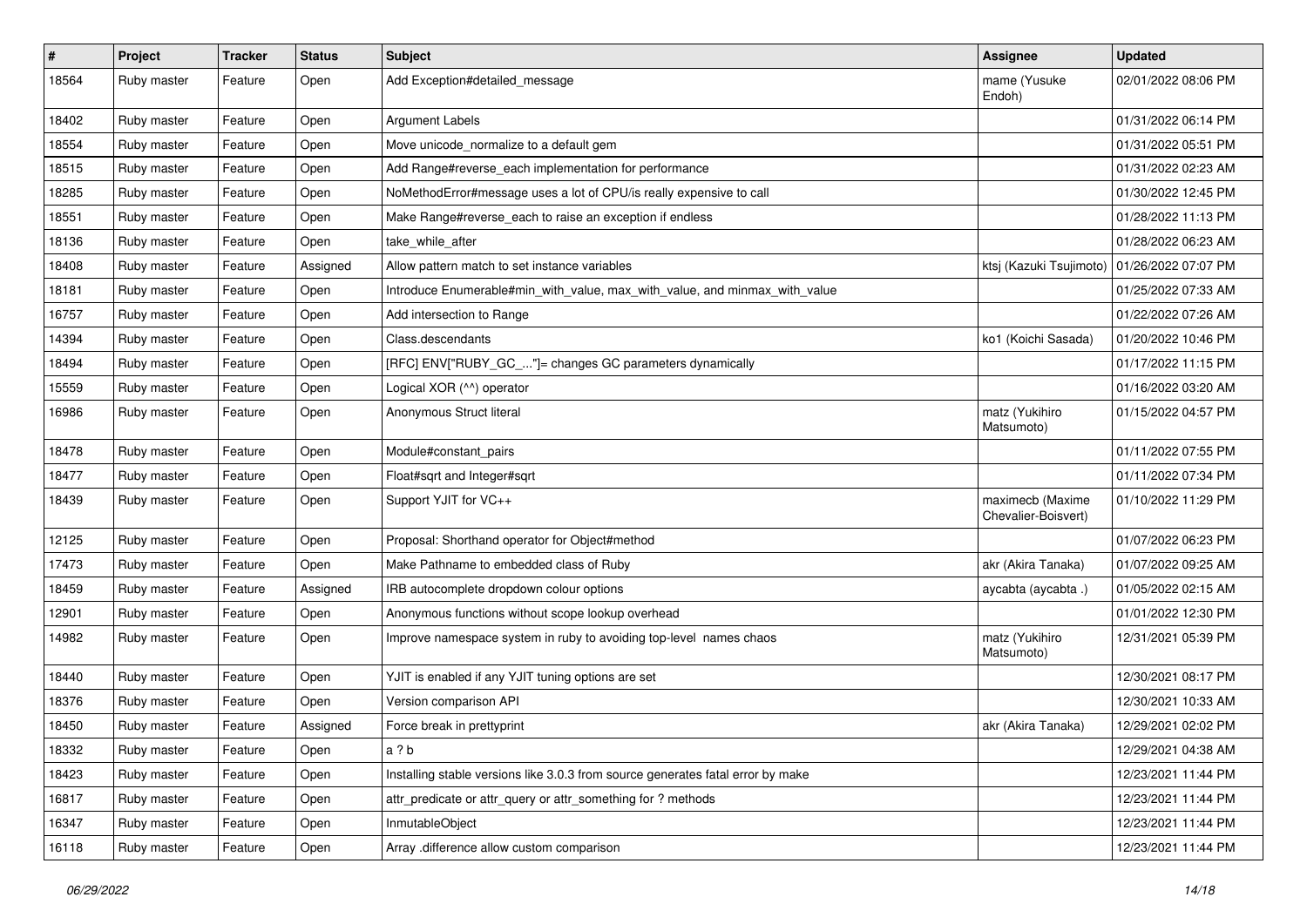| $\sharp$ | Project     | <b>Tracker</b> | <b>Status</b> | Subject                                                                                                                                                                           | Assignee                     | <b>Updated</b>      |
|----------|-------------|----------------|---------------|-----------------------------------------------------------------------------------------------------------------------------------------------------------------------------------|------------------------------|---------------------|
| 15458    | Ruby master | Feature        | Open          | Automatic Exception#cause print in IRB                                                                                                                                            |                              | 12/23/2021 11:44 PM |
| 15419    | Ruby master | Feature        | Open          | Allow Kernel#tap to be invoked with arguments like Kernel#send                                                                                                                    |                              | 12/23/2021 11:43 PM |
| 15036    | Ruby master | Feature        | Open          | after upgrade when run apt upgrade metasploit                                                                                                                                     |                              | 12/23/2021 11:43 PM |
| 14465    | Ruby master | Feature        | Open          | rename/alias and then obsolete UDPSocket::send                                                                                                                                    |                              | 12/23/2021 11:43 PM |
| 14463    | Ruby master | Feature        | Open          | Allow comments to precede dots in member expressions                                                                                                                              |                              | 12/23/2021 11:43 PM |
| 14449    | Ruby master | Feature        | Open          | error when trying to run rails s                                                                                                                                                  |                              | 12/23/2021 11:43 PM |
| 12867    | Ruby master | Feature        | Open          | Add ability to check validity of a URL                                                                                                                                            |                              | 12/23/2021 11:43 PM |
| 12057    | Ruby master | Feature        | Open          | Allow methods with 'yield' to be called without a block                                                                                                                           |                              | 12/23/2021 11:43 PM |
| 12021    | Ruby master | Feature        | Open          | Final instance variables                                                                                                                                                          |                              | 12/23/2021 11:43 PM |
| 12019    | Ruby master | Feature        | Open          | Better low-level support for writing concurrent libraries                                                                                                                         | matz (Yukihiro<br>Matsumoto) | 12/23/2021 11:43 PM |
| 11627    | Ruby master | Feature        | Open          | make `nonzero` an alias of `nonzero?`                                                                                                                                             | matz (Yukihiro<br>Matsumoto) | 12/23/2021 11:43 PM |
| 11026    | Ruby master | Feature        | Open          | How atomic should dynamic regexp with "once" flag be?                                                                                                                             |                              | 12/23/2021 11:43 PM |
| 10829    | Ruby master | Feature        | Open          | Add to_proc method to the Array class                                                                                                                                             |                              | 12/23/2021 11:43 PM |
| 10634    | Ruby master | Feature        | Open          | Baselining with Benchmark                                                                                                                                                         |                              | 12/23/2021 11:43 PM |
| 10528    | Ruby master | Feature        | Open          | Allow line breaks instead of commas in arrays, hashes, argument lists, etc.                                                                                                       |                              | 12/23/2021 11:43 PM |
| 10477    | Ruby master | Feature        | Open          | Implicit interfaces                                                                                                                                                               |                              | 12/23/2021 11:43 PM |
| 10371    | Ruby master | Feature        | Open          | Use Thread#handle_interrupt in MonitorMixin                                                                                                                                       |                              | 12/23/2021 11:43 PM |
| 10273    | Ruby master | Feature        | Open          | Immutable Ruby                                                                                                                                                                    |                              | 12/23/2021 11:43 PM |
| 10217    | Ruby master | Feature        | Open          | Dir constructor similar to Pathname constructor                                                                                                                                   |                              | 12/23/2021 11:43 PM |
| 9947     | Ruby master | Feature        | Open          | Make `Object#send` and `Object#method` private                                                                                                                                    |                              | 12/23/2021 11:43 PM |
| 9941     | Ruby master | Feature        | Open          | Issue a warning when `module` or `class` keyword causes re-initialization of a constant that will become<br>the module/class name, instead of creating/reopening the module/class |                              | 12/23/2021 11:43 PM |
| 9804     | Ruby master | Feature        | Open          | File::CREATE as a synonym for File::CREAT                                                                                                                                         |                              | 12/23/2021 11:43 PM |
| 9686     | Ruby master | Feature        | Open          | Syntax for symbols used in hashes                                                                                                                                                 |                              | 12/23/2021 11:43 PM |
| 9402     | Ruby master | Feature        | Open          | A syntax to specify the default value of a hash                                                                                                                                   |                              | 12/23/2021 11:43 PM |
| 9401     | Ruby master | Feature        | Open          | Yet another syntax for literal anonymous functions (lambdas)                                                                                                                      |                              | 12/23/2021 11:43 PM |
| 8961     | Ruby master | Feature        | Open          | Synchronizable module to easily wrap methods in a mutex                                                                                                                           |                              | 12/23/2021 11:43 PM |
| 8947     | Ruby master | Feature        | Open          | make alias, alias_method, attr_* return name of the alias                                                                                                                         |                              | 12/23/2021 11:43 PM |
| 8896     | Ruby master | Feature        | Open          | #tap with missing block                                                                                                                                                           |                              | 12/23/2021 11:43 PM |
| 8848     | Ruby master | Feature        | Open          | Syntax for binary strings                                                                                                                                                         |                              | 12/23/2021 11:43 PM |
| 8751     | Ruby master | Feature        | Open          | Add offsets to method#source location                                                                                                                                             |                              | 12/23/2021 11:43 PM |
| 8681     | Ruby master | Feature        | Open          | Net::HTTP should set TCP_NODELAY for requests with body                                                                                                                           |                              | 12/23/2021 11:43 PM |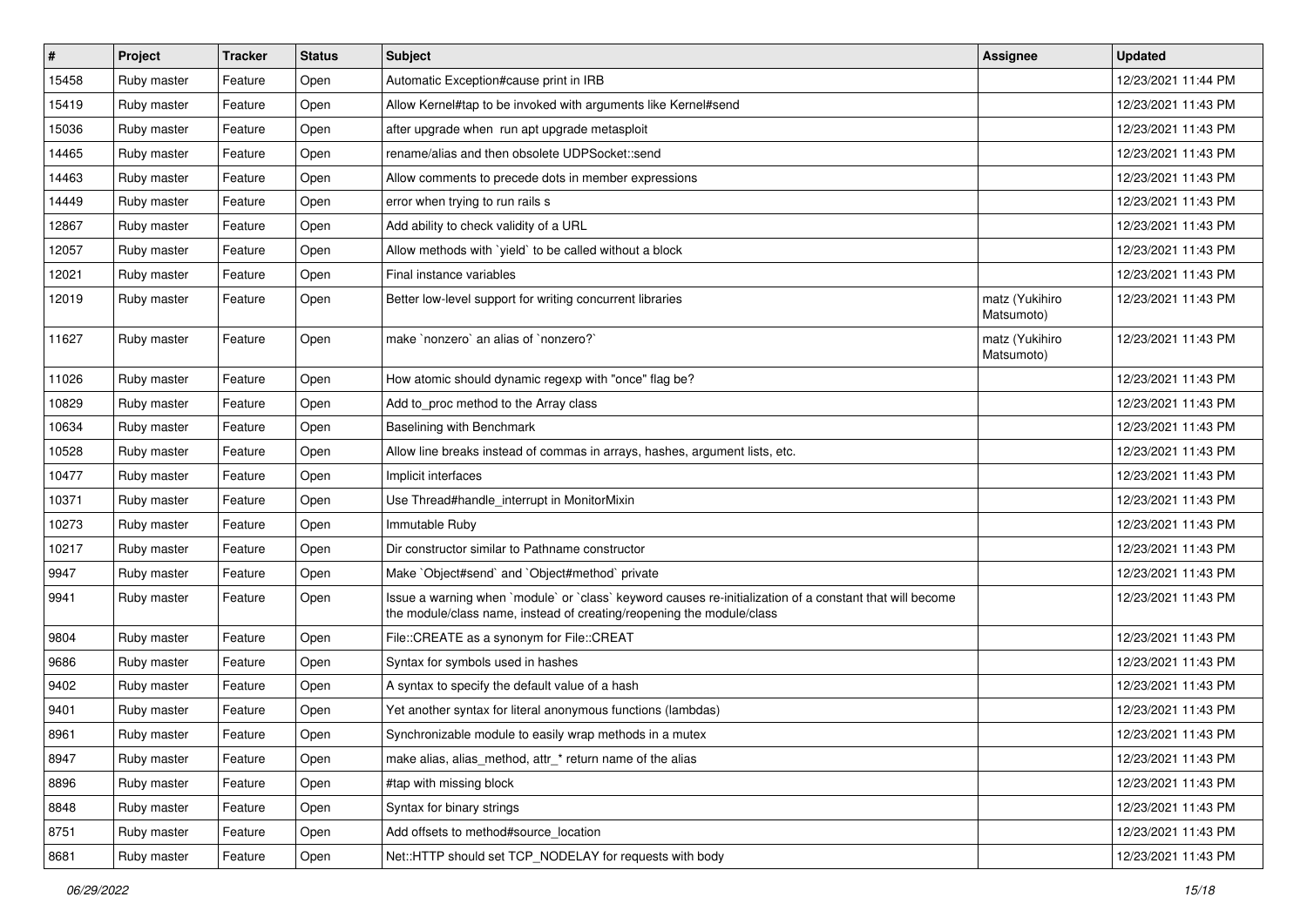| $\pmb{\#}$ | Project     | <b>Tracker</b> | <b>Status</b> | Subject                                                                                                                                     | <b>Assignee</b>              | <b>Updated</b>      |
|------------|-------------|----------------|---------------|---------------------------------------------------------------------------------------------------------------------------------------------|------------------------------|---------------------|
| 8640       | Ruby master | Feature        | Open          | Add Time#elapsed to return nanoseconds since creation                                                                                       |                              | 12/23/2021 11:43 PM |
| 8635       | Ruby master | Feature        | Open          | attr accessor with default block                                                                                                            |                              | 12/23/2021 11:43 PM |
| 8626       | Ruby master | Feature        | Open          | Add a Set coercion method to the standard lib: Set(possible set)                                                                            |                              | 12/23/2021 11:43 PM |
| 8619       | Ruby master | Feature        | Open          | <b>Standard Profiling API</b>                                                                                                               |                              | 12/23/2021 11:43 PM |
| 8570       | Ruby master | Feature        | Open          | Better mechanisms to safely load classes concurrently                                                                                       |                              | 12/23/2021 11:43 PM |
| 8291       | Ruby master | Feature        | Open          | Allow retrieving the root Fiber of a Thread                                                                                                 |                              | 12/23/2021 11:43 PM |
| 8275       | Ruby master | Feature        | Open          | Add Module#public_const_get                                                                                                                 |                              | 12/23/2021 11:43 PM |
| 8259       | Ruby master | Feature        | Open          | Atomic attributes accessors                                                                                                                 |                              | 12/23/2021 11:43 PM |
| 8088       | Ruby master | Feature        | Open          | Method#parameters (and friends) should provide useful information about core methods                                                        |                              | 12/23/2021 11:43 PM |
| 7895       | Ruby master | Feature        | Open          | Exception#backtrace_locations to go with Thread#backtrace_locations and Kernel#caller_locations                                             |                              | 12/23/2021 11:43 PM |
| 7845       | Ruby master | Feature        | Open          | Strip doesn't handle unicode space characters in ruby 1.9.2 & 1.9.3 (does in 1.9.1)                                                         |                              | 12/23/2021 11:43 PM |
| 7747       | Ruby master | Feature        | Open          | Expanded API for Binding semantics                                                                                                          |                              | 12/23/2021 11:43 PM |
| 12020      | Ruby master | Feature        | Assigned      | Documenting Ruby memory model                                                                                                               | ko1 (Koichi Sasada)          | 12/23/2021 11:40 PM |
| 9023       | Ruby master | Feature        | Assigned      | Array#tail                                                                                                                                  | matz (Yukihiro<br>Matsumoto) | 12/23/2021 11:40 PM |
| 8272       | Ruby master | Feature        | Open          | Transfer feature tracking to CommonRuby                                                                                                     |                              | 12/23/2021 11:40 PM |
| 8271       | Ruby master | Feature        | Assigned      | Proposal for moving to a more visible, formal process for feature requests                                                                  | matz (Yukihiro<br>Matsumoto) | 12/23/2021 11:40 PM |
| 8263       | Ruby master | Feature        | Assigned      | Support discovering yield state of individual Fibers                                                                                        | ko1 (Koichi Sasada)          | 12/23/2021 11:40 PM |
| 6308       | Ruby master | Feature        | Assigned      | Eliminate delegation from WeakRef                                                                                                           | matz (Yukihiro<br>Matsumoto) | 12/23/2021 11:40 PM |
| 18411      | Ruby master | Feature        | Open          | Introduce `Fiber.blocking` for disabling scheduler.                                                                                         |                              | 12/23/2021 05:10 PM |
| 17339      | Ruby master | Feature        | Assigned      | Semantic grouping with BigDecimal#to_s                                                                                                      | mrkn (Kenta Murata)          | 12/20/2021 12:39 PM |
| 18418      | Ruby master | Feature        | Open          | Add Net::HTTP#security_level=                                                                                                               |                              | 12/19/2021 11:58 AM |
| 17785      | Ruby master | Feature        | Open          | Allow named parameters to be keywords                                                                                                       | matz (Yukihiro<br>Matsumoto) | 12/17/2021 06:10 PM |
| 18410      | Ruby master | Feature        | Open          | Proposal to make inspect include underscores on numerics                                                                                    |                              | 12/16/2021 09:07 AM |
| 18296      | Ruby master | Feature        | Open          | Custom exception formatting should override `Exception#full_message`.                                                                       |                              | 12/15/2021 08:49 PM |
| 12084      | Ruby master | Feature        | Open          | Class#instance`                                                                                                                             |                              | 12/14/2021 08:52 PM |
| 15192      | Ruby master | Feature        | Open          | Introduce a new "shortcut assigning" syntax to convenient setup instance variables                                                          | matz (Yukihiro<br>Matsumoto) | 12/14/2021 06:42 PM |
| 17942      | Ruby master | Feature        | Open          | Add a `initialize(public @a, private @b)` shortcut syntax for defining public/private accessors for instance<br>vars as part of constructor |                              | 12/13/2021 12:43 AM |
| 18401      | Ruby master | Feature        | Open          | Rework `require relative` to add the "current path" on `\$LOAD PATH`                                                                        |                              | 12/09/2021 05:41 PM |
| 18395      | Ruby master | Feature        | Open          | Introduce Array#subtract! for performance                                                                                                   |                              | 12/08/2021 04:42 PM |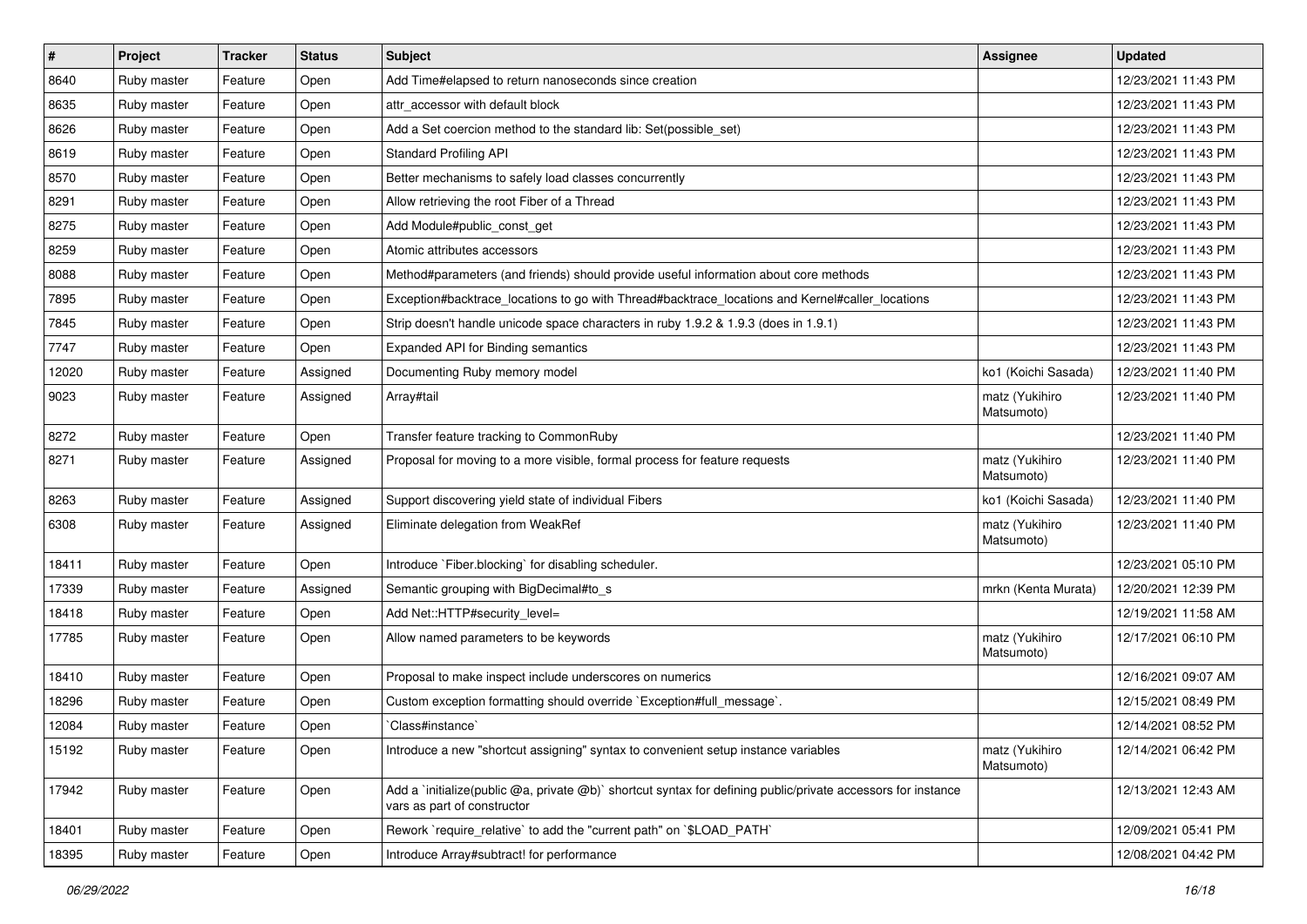| $\pmb{\#}$ | Project     | <b>Tracker</b> | <b>Status</b> | <b>Subject</b>                                                                                                                                                        | Assignee                      | <b>Updated</b>      |
|------------|-------------|----------------|---------------|-----------------------------------------------------------------------------------------------------------------------------------------------------------------------|-------------------------------|---------------------|
| 18033      | Ruby master | Feature        | Open          | Time.new to parse a string                                                                                                                                            |                               | 12/07/2021 02:15 PM |
| 17047      | Ruby master | Feature        | Open          | Support parameters for MAIL FROM and RCPT TO                                                                                                                          |                               | 12/06/2021 08:16 PM |
| 18275      | Ruby master | Feature        | Open          | Add an option to define method to not capture the surrounding environment                                                                                             | ko1 (Koichi Sasada)           | 12/03/2021 02:34 PM |
| 18369      | Ruby master | Feature        | Open          | users.detect(:name, "Dorian") as shorthand for users.detect {  user  user.name == "Dorian" }                                                                          |                               | 12/03/2021 02:23 PM |
| 18004      | Ruby master | Feature        | Open          | Add Async to the stdlib                                                                                                                                               |                               | 11/26/2021 06:01 AM |
| 6733       | Ruby master | Feature        | Open          | New inspect framework                                                                                                                                                 |                               | 11/24/2021 05:06 AM |
| 18360      | Ruby master | Feature        | Open          | <b>PrettyPrint enhancements</b>                                                                                                                                       |                               | 11/24/2021 12:15 AM |
| 18357      | Ruby master | Feature        | Open          | Proposal: stop raising when block passed to IO#each_* closes the IO                                                                                                   |                               | 11/22/2021 09:03 PM |
| 18262      | Ruby master | Feature        | Open          | Enumerator::Lazy#partition                                                                                                                                            |                               | 11/20/2021 10:17 AM |
| 16252      | Ruby master | Feature        | Open          | Hash#partition should return hashes                                                                                                                                   |                               | 11/18/2021 03:54 PM |
| 18334      | Ruby master | Feature        | Open          | ENV#to_h returns a new Hash object but Hash#to_h does not, which can cause inconsistencies                                                                            |                               | 11/17/2021 05:46 PM |
| 18331      | Ruby master | Feature        | Open          | Kernel.#Time                                                                                                                                                          |                               | 11/13/2021 12:41 PM |
| 18035      | Ruby master | Feature        | Open          | Introduce general model/semantic for immutable by default.                                                                                                            |                               | 11/09/2021 04:47 PM |
| 18127      | Ruby master | Feature        | Open          | Ractor-local version of Singleton                                                                                                                                     |                               | 11/09/2021 02:45 PM |
| 18291      | Ruby master | Feature        | Open          | When use $=$ $\sim$ with named group, if regex is on the right side, variable not defined.                                                                            |                               | 11/06/2021 12:36 PM |
| 15667      | Ruby master | Feature        | Open          | Introduce malloc_trim(0) in full gc cycles                                                                                                                            |                               | 11/01/2021 07:32 AM |
| 18137      | Ruby master | Feature        | Open          | A new method to check Proc is isolated or not                                                                                                                         |                               | 10/27/2021 07:30 AM |
| 18265      | Ruby master | Feature        | Open          | Self-contained one-binary feature which discuss on ruby kaigi 2021 day 2, $\Box$ Ruby Committers vs the<br>World / CRuby Committers                                   |                               | 10/24/2021 04:11 PM |
| 18083      | Ruby master | Feature        | Open          | Capture error in ensure block.                                                                                                                                        |                               | 10/21/2021 01:00 PM |
| 18259      | Ruby master | Feature        | Open          | Support quarter spec %q in Time#strftime                                                                                                                              |                               | 10/21/2021 12:15 PM |
| 18256      | Ruby master | Feature        | Open          | Change the canonical name of Thread::Mutex, Thread::Queue, Thread::SizedQueue and<br>Thread::ConditionVariable to just Mutex, Queue, SizedQueue and ConditionVariable |                               | 10/20/2021 10:59 PM |
| 18242      | Ruby master | Feature        | Open          | Parser makes multiple assignment sad in confusing way                                                                                                                 |                               | 10/09/2021 07:58 AM |
| 18228      | Ruby master | Feature        | Open          | Add a 'timeout' option to 'IO.copy_stream'                                                                                                                            |                               | 10/01/2021 05:10 AM |
| 18227      | Ruby master | Feature        | Open          | Static class initialization.                                                                                                                                          | ioquatix (Samuel<br>Williams) | 09/29/2021 09:21 PM |
| 18194      | Ruby master | Feature        | Open          | No easy way to format exception messages per thread/fiber scheduler context.                                                                                          | mame (Yusuke<br>Endoh)        | 09/29/2021 10:10 AM |
| 17295      | Ruby master | Feature        | Assigned      | Feature: Create a directory and file with Pathname#touch                                                                                                              | akr (Akira Tanaka)            | 09/28/2021 01:20 AM |
| 18151      | Ruby master | Feature        | Open          | Incorrect Resolv result when DNS server is unreachable                                                                                                                |                               | 09/18/2021 12:22 AM |
| 18168      | Ruby master | Feature        | Open          | Add ActiveSupport deep transform values to Ruby                                                                                                                       |                               | 09/15/2021 05:29 AM |
| 17355      | Ruby master | Feature        | Assigned      | Using same set of names in or-patterns (pattern matching with $Foo(x)   Bar(x)$ )                                                                                     | ktsj (Kazuki Tsujimoto)       | 09/13/2021 09:11 AM |
| 18162      | Ruby master | Feature        | Open          | Shorthand method Proc#isolate to create isolated proc objects                                                                                                         |                               | 09/13/2021 02:33 AM |